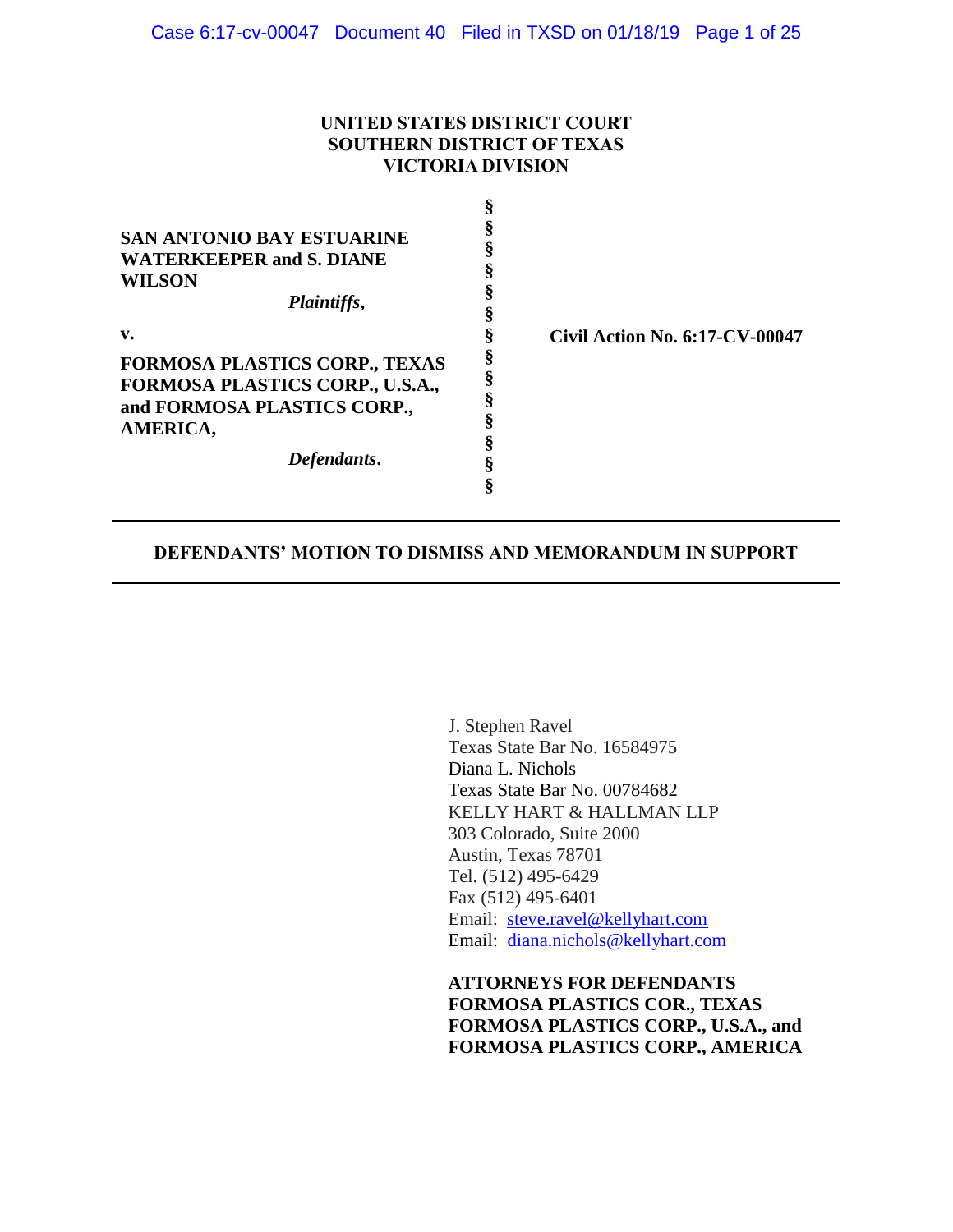# **TABLE OF AUTHORITIES**

### **Page(s)**

# **Federal Cases**

| Atlantic States Legal Found., Inc. v. Eastman Kodak Co.,                                                                                |
|-----------------------------------------------------------------------------------------------------------------------------------------|
| Barrera-Montenegro v. United States,                                                                                                    |
| Bell Atlantic Corp. v. Twombly,                                                                                                         |
| Benton v. United States,                                                                                                                |
| Save our Cemeteries, Inc. v. Archdiocese of New Orleans, Inc.,                                                                          |
| Center for Individual Freedom v. Carmouche,                                                                                             |
| Comfort Lake Ass'n Inc. v. Dresel Contracting, Inc.,                                                                                    |
| Environmental Conservation Org. v. City of Dallas,<br>529 F.3d 519 (5th Cir. 2008), cert. denied, 555 U.S. 945 (2008)11, 12, 13, 15, 16 |
| Friends of the Earth, Inc. v. Laidlaw Envtl. Servs, Inc.,                                                                               |
| Great Plains Trust Co. v. Morgan Stanley Dean Witter & Co.,                                                                             |
| Gwaltney of Smithfield, Ltd. v. Chesapeake Bay Found., Inc.,                                                                            |
| In re Scruggs,                                                                                                                          |
| Louisiana Envtl. Action Network v. City of Baton Rouge,                                                                                 |
| Menchaca v. Chrysler Credit Corp.,                                                                                                      |

\_\_\_\_\_\_\_\_\_\_\_\_\_\_\_\_\_\_\_\_\_\_\_\_\_\_\_\_\_\_\_\_\_\_\_\_\_\_\_\_\_\_\_\_\_\_\_\_\_\_\_\_\_\_\_\_\_\_\_\_\_\_\_\_\_\_\_\_\_\_\_\_\_\_\_\_\_\_\_\_\_\_\_\_\_\_\_\_\_\_\_\_\_\_\_\_\_\_\_\_\_\_\_\_

DEFENDANTS' MOTION TO DISMISS FOR LACK OF SUBJECT MATTER JURISDICTION AND FOR JUDGMENT ON THE PLEADINGS AND MEMORANDUM IN SUPPORT Page ii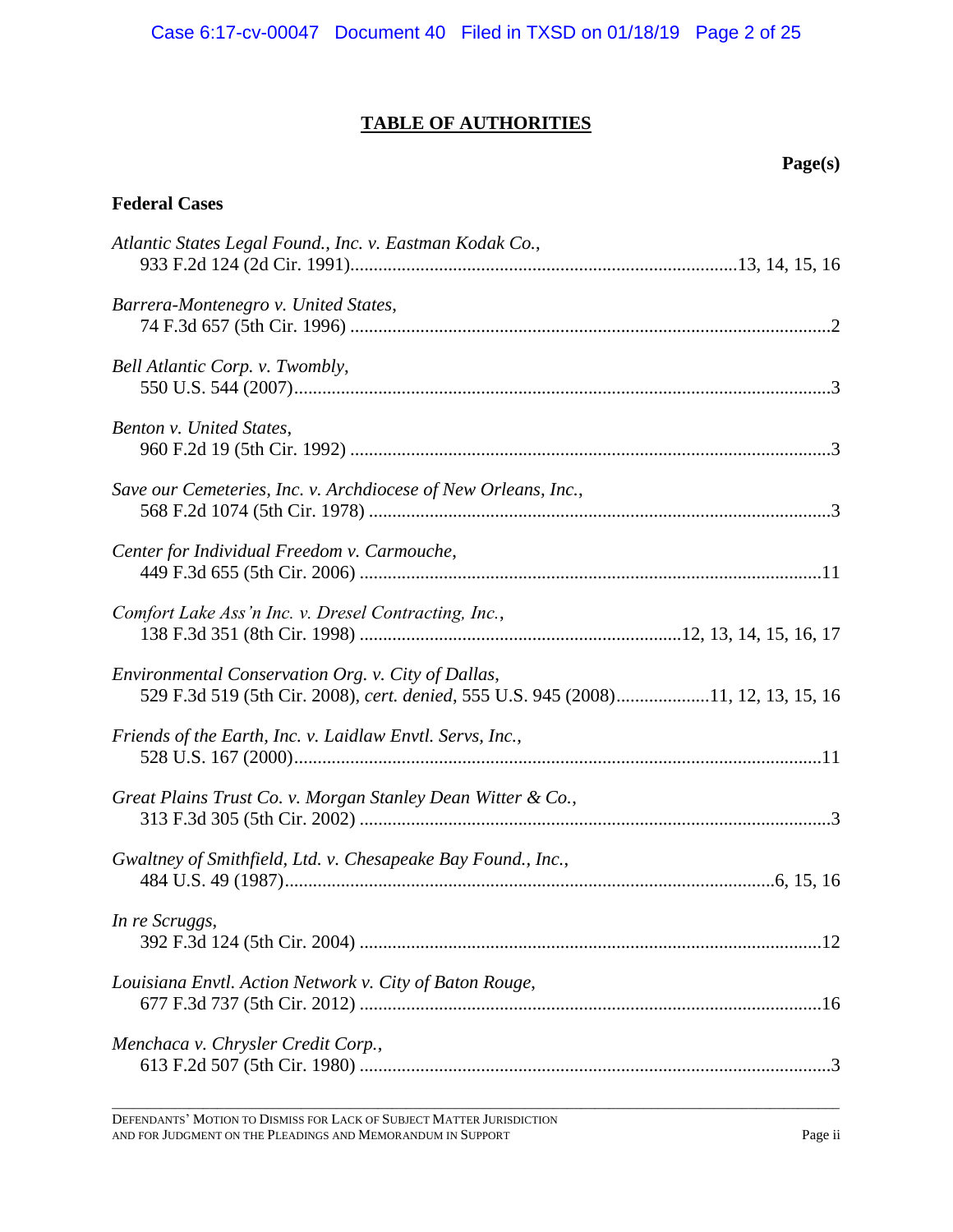# Case 6:17-cv-00047 Document 40 Filed in TXSD on 01/18/19 Page 3 of 25

| Murphy v. Hunt,                                          |  |
|----------------------------------------------------------|--|
| Natural Res. Def. Council, Inc. v. Cnty. of Los Angeles, |  |
| Piney Run Pres. Ass'n v. Cnty. Comm'rs of Carroll Cnty., |  |
| Village Harbor, Inc. v. United States,                   |  |
| <b>Federal Statutes</b>                                  |  |
|                                                          |  |
|                                                          |  |
|                                                          |  |
|                                                          |  |
|                                                          |  |
|                                                          |  |
|                                                          |  |
|                                                          |  |
|                                                          |  |
|                                                          |  |
| <b>Federal Rules</b>                                     |  |
|                                                          |  |
|                                                          |  |
|                                                          |  |
|                                                          |  |
| <b>State Statutes</b>                                    |  |
|                                                          |  |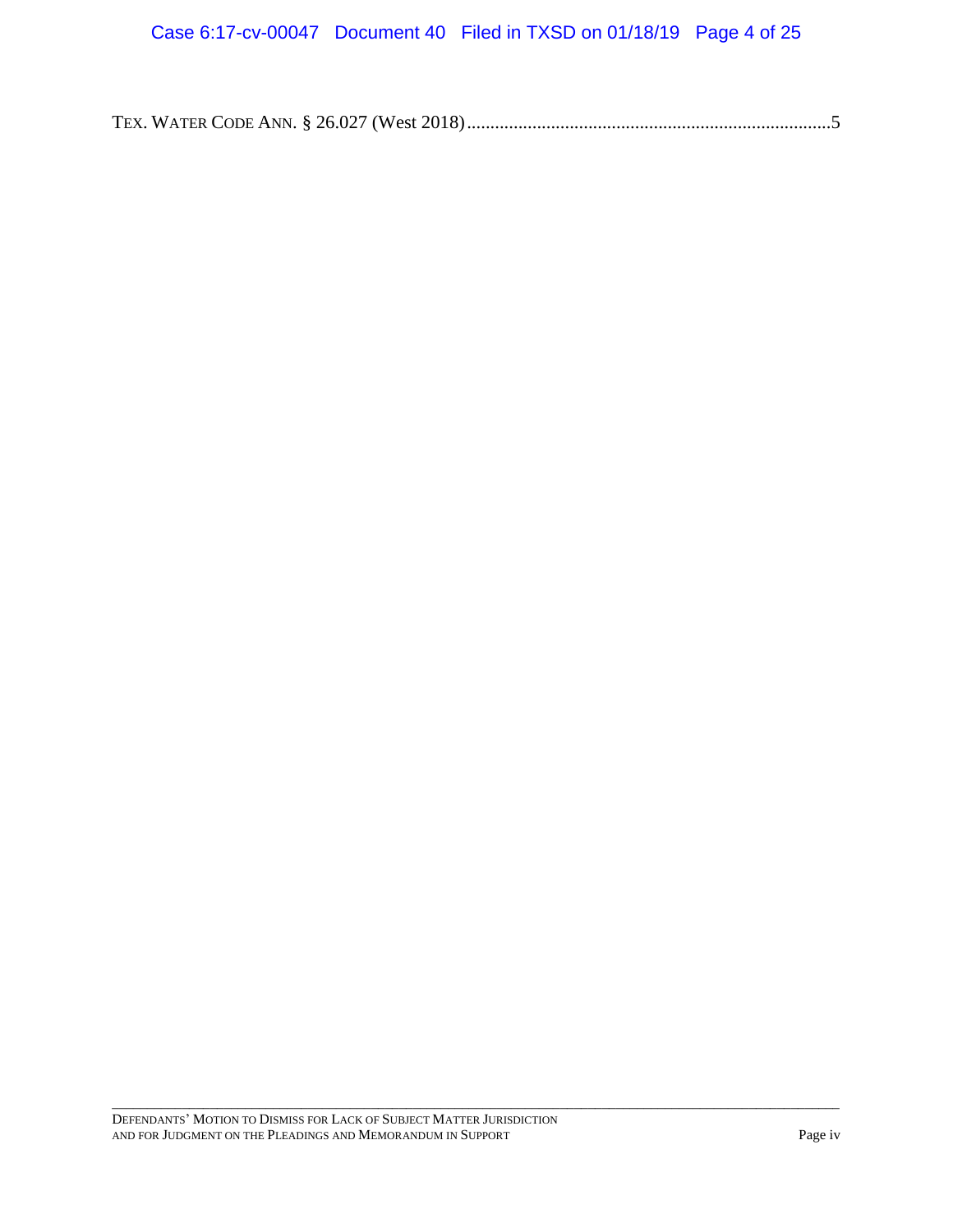# **TABLE OF CONTENTS**

### **Page**

| Ι.  |                                                                                                                                                                                                                                                                                                                                                                                                                                                                                                                                                                  |  |
|-----|------------------------------------------------------------------------------------------------------------------------------------------------------------------------------------------------------------------------------------------------------------------------------------------------------------------------------------------------------------------------------------------------------------------------------------------------------------------------------------------------------------------------------------------------------------------|--|
| II. | A.<br><b>B.</b>                                                                                                                                                                                                                                                                                                                                                                                                                                                                                                                                                  |  |
| Ш.  |                                                                                                                                                                                                                                                                                                                                                                                                                                                                                                                                                                  |  |
| IV. | A.<br>Long History of Permits Authorizing Formosa Texas to Discharge Trace<br><b>B.</b><br>$\mathcal{C}$ .                                                                                                                                                                                                                                                                                                                                                                                                                                                       |  |
| V.  | THE PARALLEL PROCEEDINGS OFTHE TCEQ ENFORCEMENT ACTION<br>A.<br><b>B.</b><br>C.<br>D.<br>Ε.<br>July 2017: Formosa Texas' Corrective Action in Response to the TCEQ<br>F.<br>March 2018: Formosa Texas and the TCEQ Executive Director Reach<br>G.<br>May 2018: TCEQ Gives Public Notice of Proposed Order and Solicits<br>H.<br>June 2018: Plaintiffs Submit Extensive Comments to TCEQ on the<br>I.<br>November 2018: After Due Consideration, TCEQ Responds to Plaintiffs'<br>J.<br>January 2019: TCEQ Commissioners Approve the Proposed Agreed Order10<br>Κ. |  |
| VI. | Plaintiffs' Claims Have Become Moot and Should be Dismissed for Lack<br>A.<br>Under Fifth Circuit Precedent, Plaintiffs' Case Has Been Mooted by<br>1.<br>An Agreed Order in an Administrative Enforcement Action Is<br>2.<br>The TCEQ Agreed Order Covers All of Plaintiff's Claims, and<br>3.<br>Plaintiffs May Not Collaterally Challenge the Order in this Citizen                                                                                                                                                                                           |  |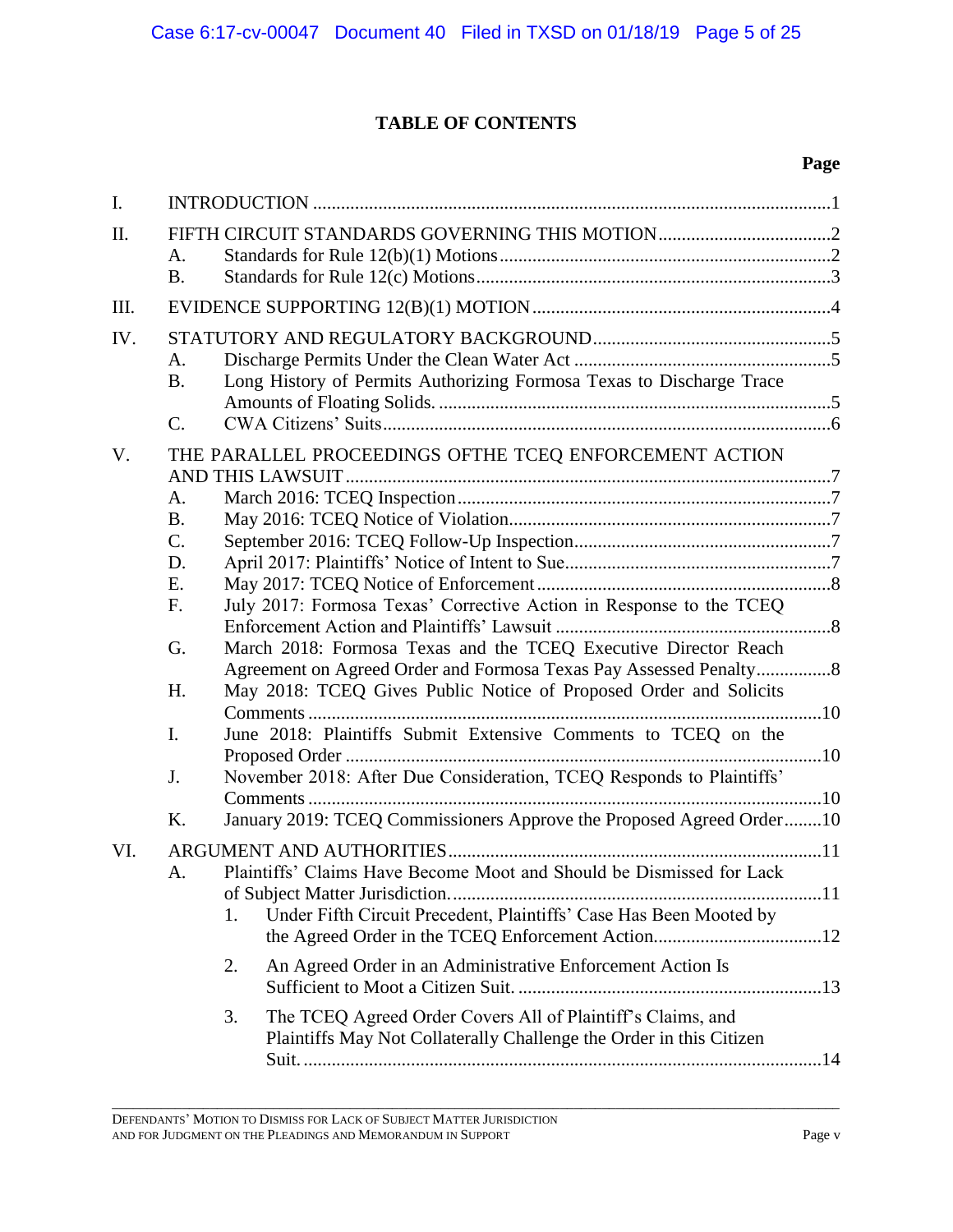|    | 4. It Is Plaintiffs' Burden to Overcome a Presumption of Mootness16                                                                        |  |
|----|--------------------------------------------------------------------------------------------------------------------------------------------|--|
| В. | Because Plaintiffs' Failure-to-Report Claim Does Not Allege the<br>Discharge of a Pollutant, Judgment Should Be Granted to Formosa on that |  |
|    | Claim for Failure to State a Claim Upon Which Relief May Be Granted17                                                                      |  |
|    |                                                                                                                                            |  |
|    |                                                                                                                                            |  |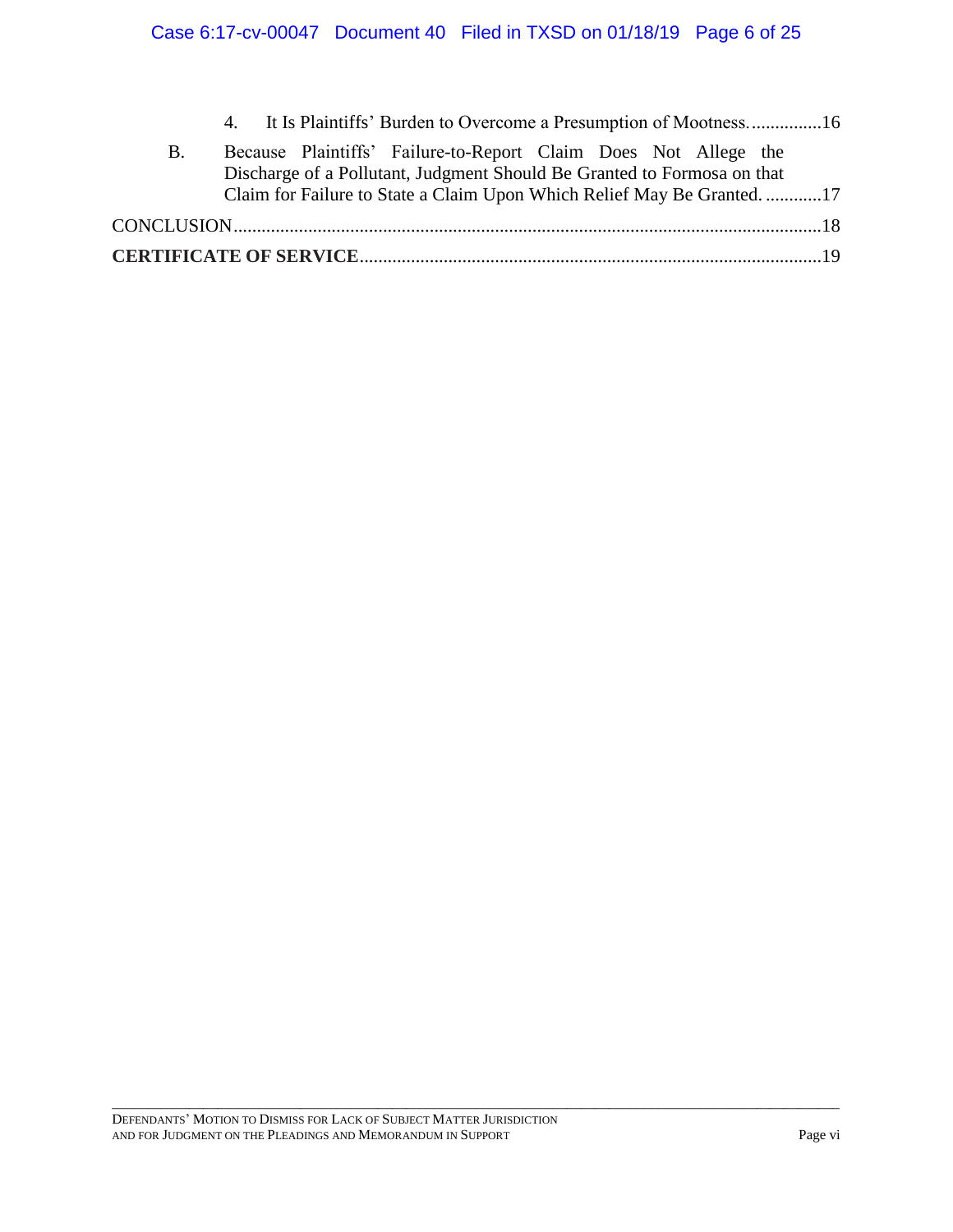#### TO THE HONORABLE KENNETH M. HOYT:

<span id="page-6-0"></span>Pursuant to Federal Rule of Civil Procedure 12(b)(1), Defendants, Formosa Plastics Corp., Texas ("**Formosa Texas**"), Formosa Plastics Corp., U.S.A., and Formosa Plastics Corp., America (collectively, "**Formosa**"), move the Court to dismiss both claims of Plaintiffs, San Antonio Bay Estuarine and S. Diane Wilson (collectively, "**Plaintiffs**"), for lack of subject matter jurisdiction based on mootness. Further, should the Court not dismiss Plaintiffs' second claim as moot, Formosa moves for judgment on the pleadings with respect to that claim, pursuant to Federal Rule of Civil Procedure 12(c), for failure to state a claim upon which relief can be granted.

### **I. INTRODUCTION**

<span id="page-6-1"></span>For the last twenty-five years or more, Formosa Texas has held a discharge permit from the Texas Commission on Environmental Quality ("**TCEQ**") authorizing it to discharge "trace amounts" of floating solids into Lavaca Bay and Cox Creek. By their Complaint, Plaintiffs allege that Formosa is violating its permit by discharging more than trace amounts of floating solids and that Formosa is failing to report such alleged permit violations to TCEQ. Immediately after Plaintiffs' filed their Complaint, however, TCEQ initiated an administrative enforcement action against Formosa Texas based on the same alleged permit violation—*i.e.*, discharge of more than trace amounts of floating solids. Since then, TCEQ has been diligently prosecuting its enforcement action against Formosa Texas in a proceeding in which Plaintiffs have actively participated. Moreover, just two days ago, TCEQ approved and issued an Agreed Order concluding that enforcement action. Under the TCEQ Agreed Order, TCEQ recognized the corrective actions taken by Formosa Texas in response to the enforcement action, assessed an administrative penalty against Formosa Texas, and ordered Formosa Texas to comply with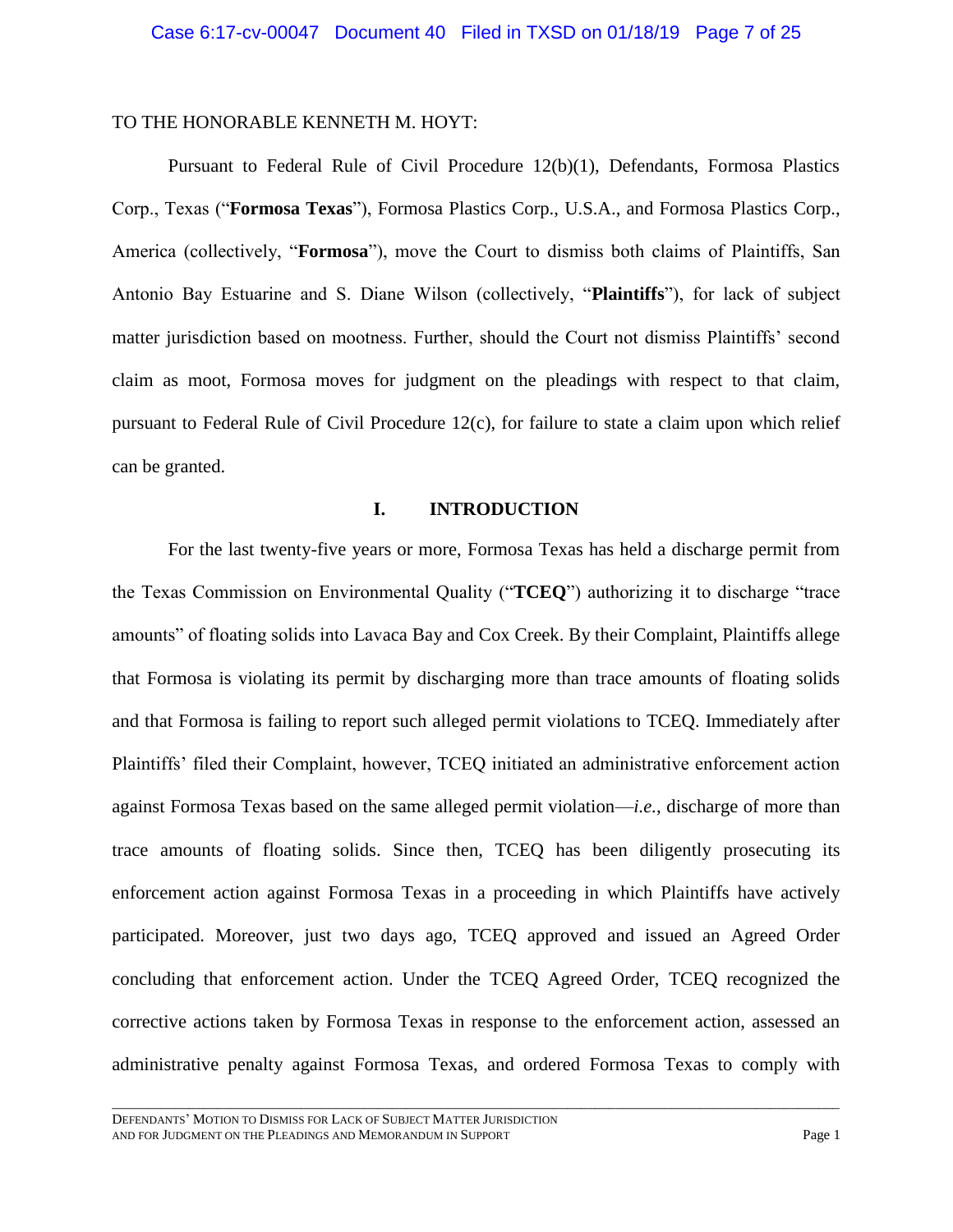#### Case 6:17-cv-00047 Document 40 Filed in TXSD on 01/18/19 Page 8 of 25

certain additional technical requirements. Unsatisfied with the terms of the Agreed Order entered in the TCEQ enforcement action, Plaintiffs wish for this Court to second guess the agency, assess a larger penalty, and require Formosa to comply with additional technical requirements to be spelled out by Plaintiffs' expert witness. However, because Plaintiffs' claims arise from the same alleged permit violation that was the subject of the administrative enforcement action concluded by the TCEQ Agreed Order, Plaintiffs' claims are now moot and should be dismissed.

#### **II. FIFTH CIRCUIT STANDARDS GOVERNING THIS MOTION**

Formosa moves for dismissal of both of Plaintiffs' claims—the claim for alleged discharge of more than trace amounts of floating solids in violation of the permit and the claim for failure to report such alleged permit violations to TCEQ—for lack of subject matter jurisdiction under Federal Rule of Civil Procedure 12(b)(1). In addition, should the Court determine that the failure-to-report claim is not moot, Formosa moves for judgment on the pleadings with respect to that claim, pursuant to Federal Rule of Civil Procedure 12(c), for failure to state a claim upon which relief can be granted. Below are the Fifth Circuit standards for motions under both Rule 12(b)(1) and 12(c).

### <span id="page-7-0"></span>**A. Standards for Rule 12(b)(1) Motions**

A motion under Federal Rule of Civil Procedure 12(b)(1) challenges the court's subject matter jurisdiction. A district court has the power to dismiss a claim under Rule 12(b)(1) "on any one of three separate bases: (1) the complaint alone; (2) the complaint supplemented by undisputed facts evidenced in the record; or (3) the complaint supplemented by undisputed facts plus the court's resolution of disputed facts." *Barrera-Montenegro v. United States*, 74 F.3d 657, 659 (5th Cir. 1996) (internal quotations and citations omitted). Thus, "[w]hen a plaintiff's allegations of jurisdiction are challenged ... the district court may consider matters outside the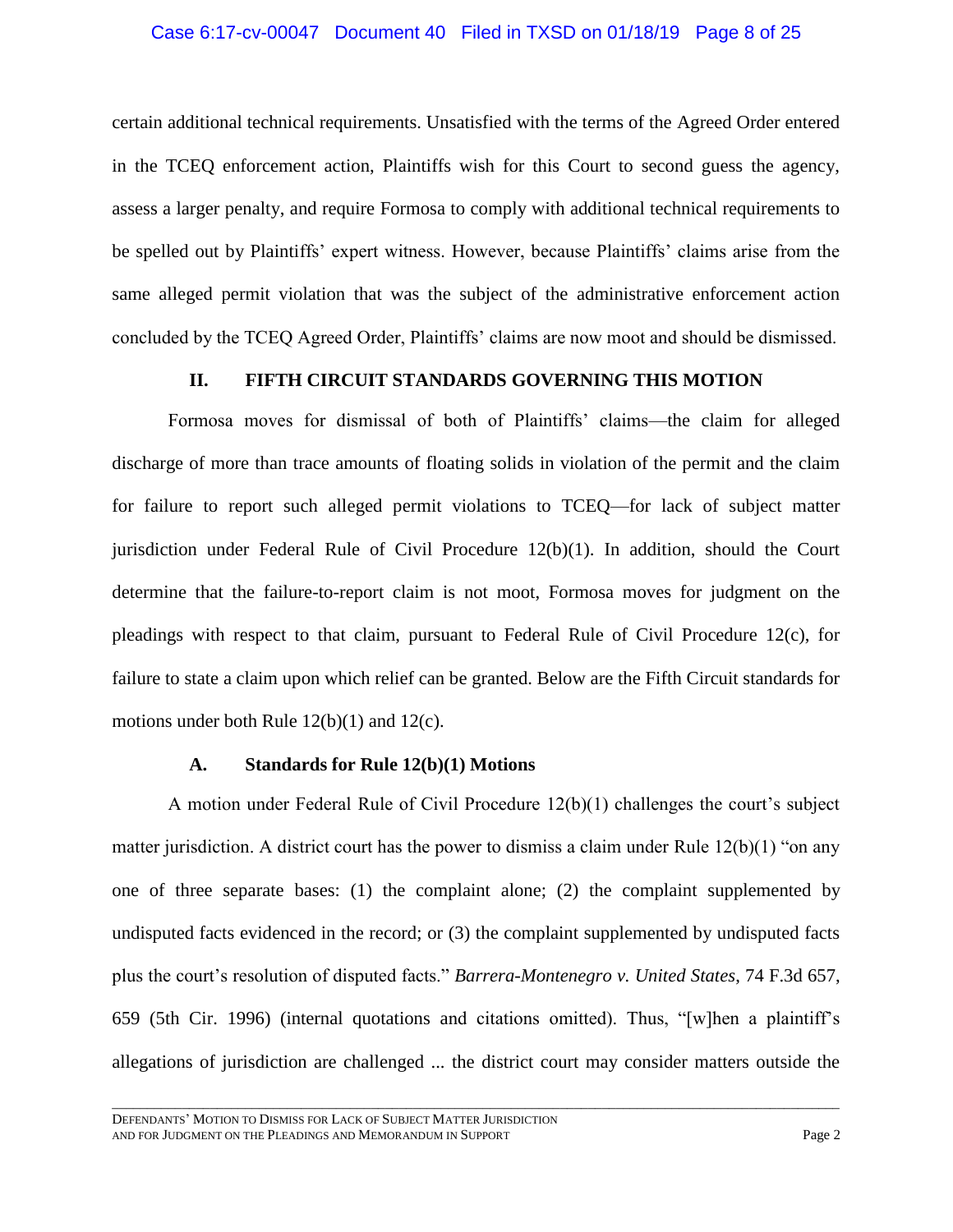#### <span id="page-8-2"></span>Case 6:17-cv-00047 Document 40 Filed in TXSD on 01/18/19 Page 9 of 25

pleadings." *Save our Cemeteries, Inc. v. Archdiocese of New Orleans, Inc.*, 568 F.2d 1074, 1076 (5th Cir. 1978) (citing *Village Harbor, Inc. v. United State*s, 559 F.2d 247, 249 (5th Cir. 1977)).

<span id="page-8-4"></span>The burden of proof for a Rule  $12(b)(1)$  motion to dismiss is on the party asserting jurisdiction. *Menchaca v. Chrysler Credit Corp.*, 613 F.2d 507, 511 (5th Cir. 1980). The plaintiff in a lawsuit constantly "bears the burden of proof that jurisdiction does in fact exist." *Menchaca*, 613 F.2d at 511. Moreover, a change in circumstances that eliminates the controversy at issue in a case destroys a court's subject matter jurisdiction and renders an action moot. A court must dismiss an action if it determines at any time that it lacks subject matter jurisdiction. *See* Fed. R. Civ. P.  $12(h)(3)$ .

#### <span id="page-8-6"></span><span id="page-8-5"></span><span id="page-8-3"></span><span id="page-8-1"></span><span id="page-8-0"></span>**B. Standards for Rule 12(c) Motions**

Under Federal Rule of Civil Procedure 12(c), "[a]fter the pleadings are closed – but early enough not to delay trial – a party may move for judgment on the pleadings." Fed. R. Civ. P. 12(c). The standard to be applied when reviewing a Rule 12(c) motion is the same standard to be applied when considering a motion under Rule 12(b)(6). *Great Plains Trust Co. v. Morgan Stanley Dean Witter & Co.*, 313 F.3d 305, 313 n.8  $(5^{th}$  Cir. 2002). Under Federal Rule of Civil Procedure 12(b)(6), a claim may be dismissed if "it appears certain that the plaintiff cannot prove any set of facts in support of [its] claim which would entitle [it] to relief." *Benton v. United States*, 960 F.2d 19, 21 (5th Cir. 1992). To survive a Rule 12(b)(6) motion to dismiss, the plaintiff must plead "enough facts to state a claim to relief that is plausible on its face." *Bell Atlantic Corp. v. Twombly*, 550 U.S. 544, 547 (2007). "Factual allegations must be enough to raise a right to relief above the speculative level on the assumption that all the allegations in the complaint are true (even if doubtful in fact)." *Id*. at 555 (quotation marks, citations, and footnote omitted).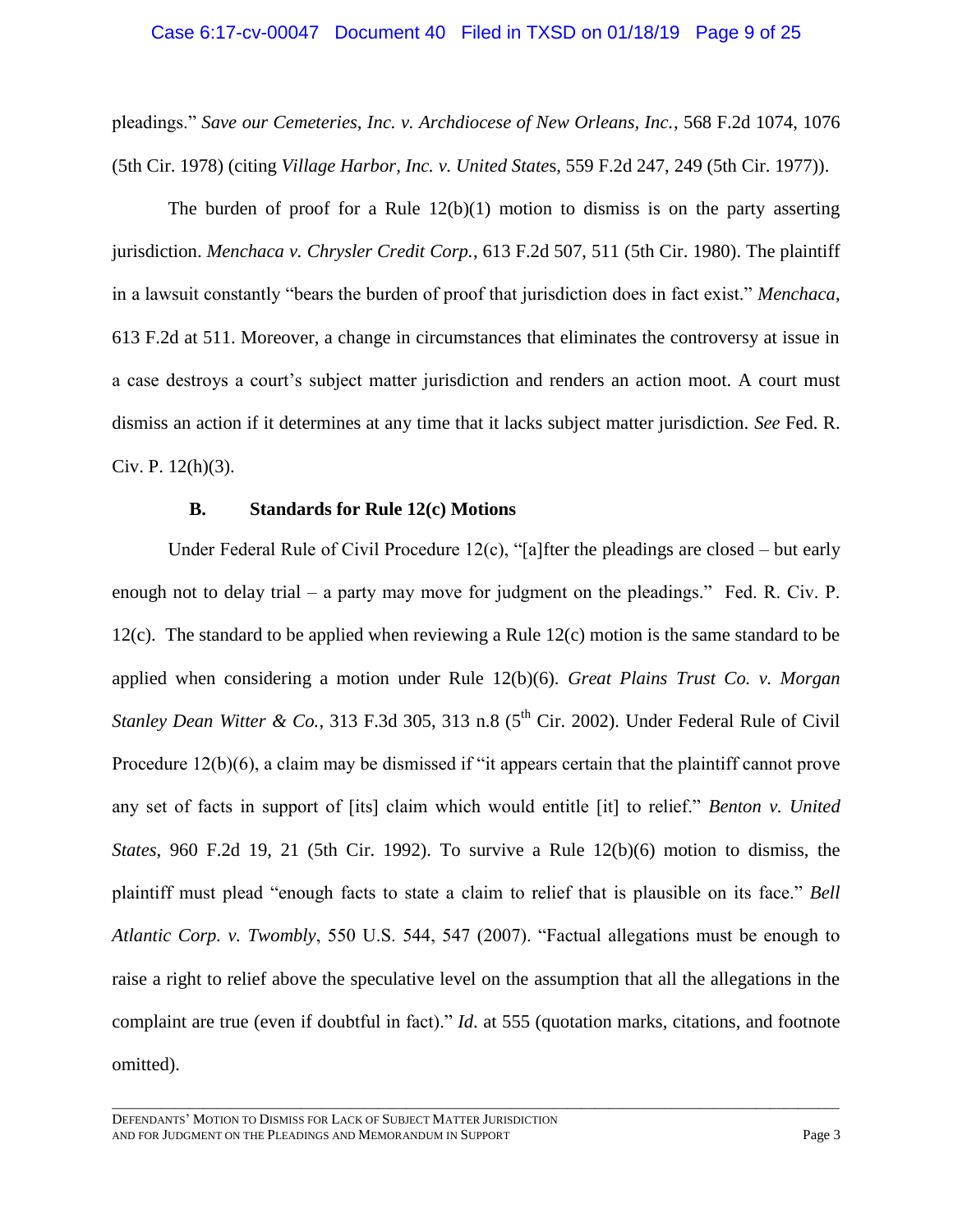### **III. EVIDENCE SUPPORTING 12(B)(1) MOTION**

In support of this Motion under Rule 12(b)(1), Formosa relies upon and incorporates the

following evidence:

Exhibit A: Declaration of Robert T. Stewart

- A-1. Formosa Texas's *Authorization to Discharge Under the National Pollutant Discharge Elimination System*, issued August 16, 1993 (NPDES Permit No. TX0085570).
- A-2. Formosa Texas's *Permit to Dispose of Wastes*, issued July 15, 1993 (Permit No. 02436).
- A-3. Formosa Texas' *Permit to Discharge Wastes*, issued June 10, 2016 (TPDES Permit No. WQ0002436000).
- A-4. TCEQ Exit Interview Form, dated March 21, 2016.
- A-5. TCEQ Notice of Violation, dated May 13, 2016.
- A-6. TCEQ Exit Interview Form, dated September 16, 2016.
- A-7. Plaintiffs' Notice of Intent to File Citizen Suit for [Alleged] Violations of the Clean Water Act, dated April 6, 2017.
- A-8. TCEQ Notice of Enforcement, dated May 1, 2017.
- A-9. Correspondence from TCEQ to Formosa Texas, dated March 6, 2018, along with enclosed Proposed Agreed Order.
- A-10. TCEQ Public Notice of Proposed Agreed Order, dated May 28, 2018.
- A-11. Plaintiffs' Comments to TCEQ Regarding Proposed Agreed Order, dated June 26, 2018.
- A-12. TCEQ's Response to Plaintiffs' Comments Regarding Proposed Agreed Order, dated November 27, 2018.

\_\_\_\_\_\_\_\_\_\_\_\_\_\_\_\_\_\_\_\_\_\_\_\_\_\_\_\_\_\_\_\_\_\_\_\_\_\_\_\_\_\_\_\_\_\_\_\_\_\_\_\_\_\_\_\_\_\_\_\_\_\_\_\_\_\_\_\_\_\_\_\_\_\_\_\_\_\_\_\_\_\_\_\_\_\_\_\_\_\_\_\_\_\_\_\_\_\_\_\_\_\_\_\_

A-13. Final TCEQ Agreed Order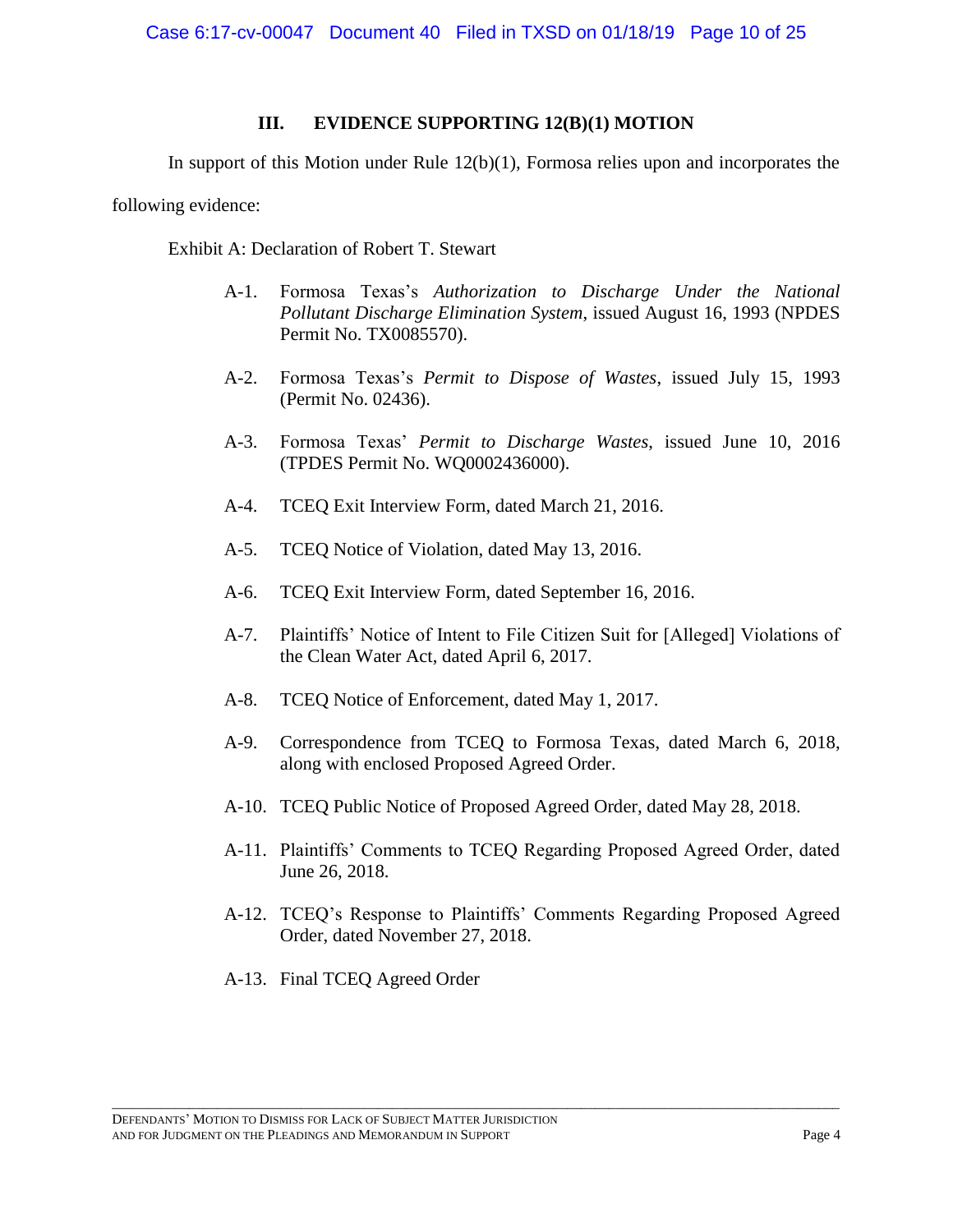#### <span id="page-10-4"></span><span id="page-10-2"></span>**IV. STATUTORY AND REGULATORY BACKGROUND**

### **A. Discharge Permits Under the Clean Water Act**

The federal Clean Water Act ("**CWA**") prohibits the discharge of any pollutant into navigable waters of the United States except as authorized by a discharge permit issued under the National Pollutant Discharge Elimination System ("NPDES") program.<sup>1</sup> 33 U.S.C. §§ 1311(a), 1342. Under the NPDES program, the Environmental Protection Agency or an authorized State can issue a permit authorizing the discharge of pollutants subject to the terms of the permit. *Id*. § 1342(a)(1). Where a permittee discharges pollutants in compliance with the terms of NPDES permit, the permit acts to "shield" the permittee from liability under the Act. 33 U.S.C. § 1342(k); *see also Natural Res. Def. Council, Inc. v. Cnty. of Los Angeles*, 725 F.3d 1194, 1198- 1204 (9th Cir. 2013); *Piney Run Pres. Ass'n v. Cnty. Comm'rs of Carroll Cnty.*, 268 F.3d 255, 266-69 (4th Cir. 2001).

<span id="page-10-5"></span><span id="page-10-3"></span><span id="page-10-0"></span>In Texas, the TCEQ has the authority to implement the NPDES program (including issuing discharge permits) and has primary enforcement authority under the CWA. *See* 33 U.S.C. § 1313(a), (d); TEX. WATER CODE ANN. § 26.027 (West 2018); *see also id*. § 5.013(a)(3) (granting the TCEQ general jurisdiction over "the state's water quality program including issuance of permits, enforcement of water quality rules, standards, orders, and permits, and water quality planning").

# **B. Long History of Permits Authorizing Formosa Texas to Discharge Trace Amounts of Floating Solids.**

Since at least 1993, Formosa Texas has held a discharge permit authorizing it to discharge various pollutants from specified outfalls (discharge points) at its Point Comfort plant

<span id="page-10-1"></span> $\overline{a}$ 

\_\_\_\_\_\_\_\_\_\_\_\_\_\_\_\_\_\_\_\_\_\_\_\_\_\_\_\_\_\_\_\_\_\_\_\_\_\_\_\_\_\_\_\_\_\_\_\_\_\_\_\_\_\_\_\_\_\_\_\_\_\_\_\_\_\_\_\_\_\_\_\_\_\_\_\_\_\_\_\_\_\_\_\_\_\_\_\_\_\_\_\_\_\_\_\_\_\_\_\_\_\_\_\_ <sup>1</sup> There are other exceptions to the discharge prohibition set forth in the statute. *See* 33 U.S.C. § 1311(a).

DEFENDANTS' MOTION TO DISMISS FOR LACK OF SUBJECT MATTER JURISDICTION AND FOR JUDGMENT ON THE PLEADINGS AND MEMORANDUM IN SUPPORT Page 5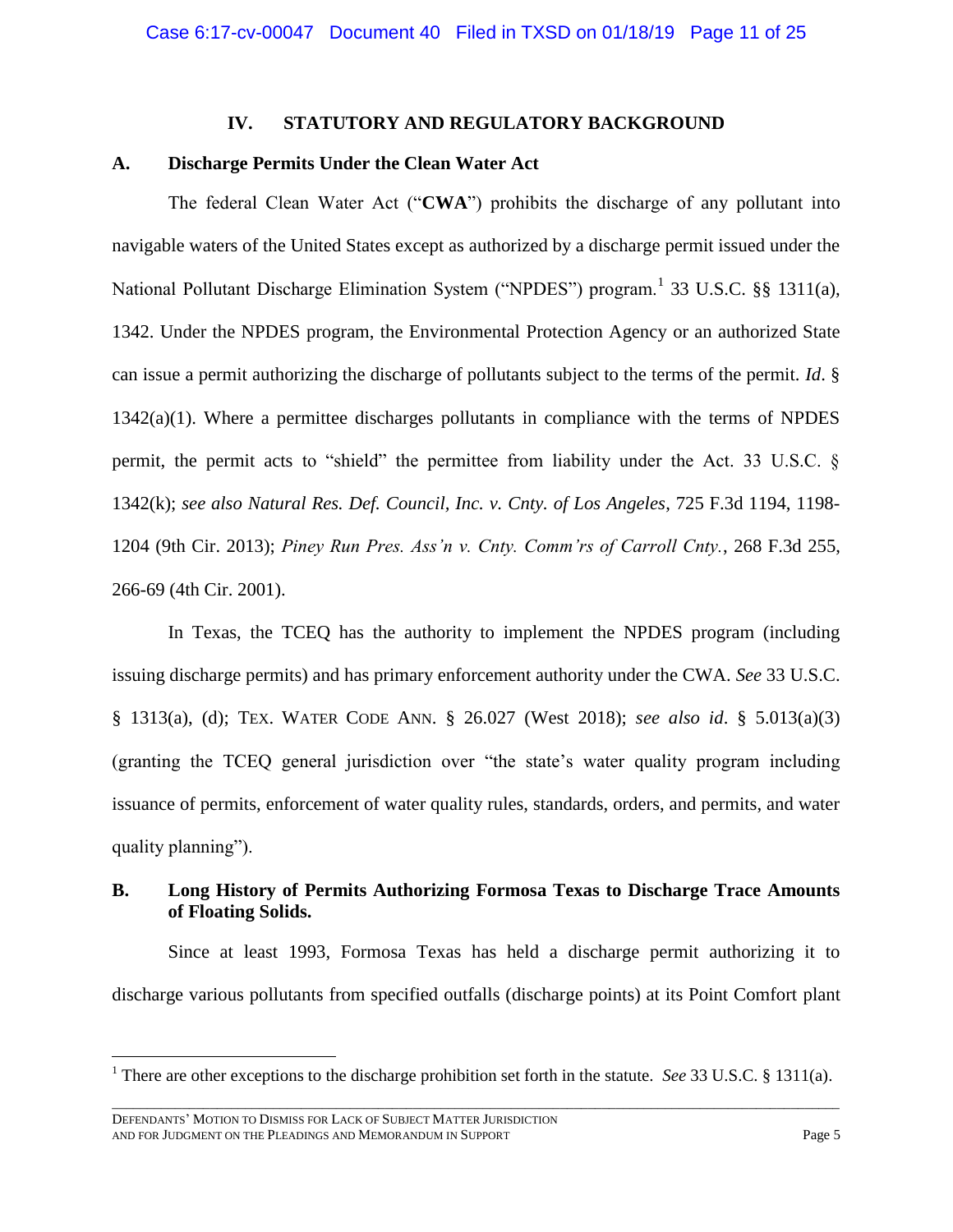### Case 6:17-cv-00047 Document 40 Filed in TXSD on 01/18/19 Page 12 of 25

(the "**Plant**") into Cox Creek and Lavaca Bay in accordance with various limitations and requirements. [Exhibits  $A-1 - A-3$ ]. The current version of Formosa Texas' discharge permit is TPDES Permit No. WQ0002436000 (the "**Permit**"), which became effective on June 10, 2016. [Exhibit A-3].

The Plant has several outfalls through which either treated wastewater or stormwater is discharged. For each outfall at the Plant, the Permit states that "there shall be no discharge of floating solids … **in other than trace amounts**." [Exhibit A-3, pp. 2b, 2e, 2h, & 2l-2o] (emphasis added). This language has been included in the various NPDES permits issued to Formosa Texas since at least 1993. [Exhibit A-1, pp. 5, 11, 18 & 23; Exhibit A-2, pp. 2b, 2e, & 2i-2n]. Thus, for the last twenty-five years or more, Formosa Texas has been authorized to discharge some amount of floating solids from each of its outfalls.

#### **C. CWA Citizens' Suits**

<span id="page-11-2"></span><span id="page-11-1"></span><span id="page-11-0"></span>The citizen suit provision of the CWA, 33 U.S.C. § 1365, empowers private citizens to bring suit in federal court for certain alleged violations only "when the government cannot or will not command compliance." *Gwaltney of Smithfield, Ltd. v. Chesapeake Bay Found., Inc.*, 484 U.S. 49, 62 (1987) (emphasis added). Importantly, the CWA limits authority for private civil actions to suits "against any person ... who is alleged to be in violation of (A) an effluent standard or limitation under this chapter or (B) an order issued by the [EPA] or a State with respect to such a standard or limitation." 33 U.S.C. § 1365(a)(1). Of course, discharges within the scope of a permit and not in violation of its provisions are not subject to challenge by a citizen suit. *See Piney Run Preservation Ass'n*, 268 F.3d at 266.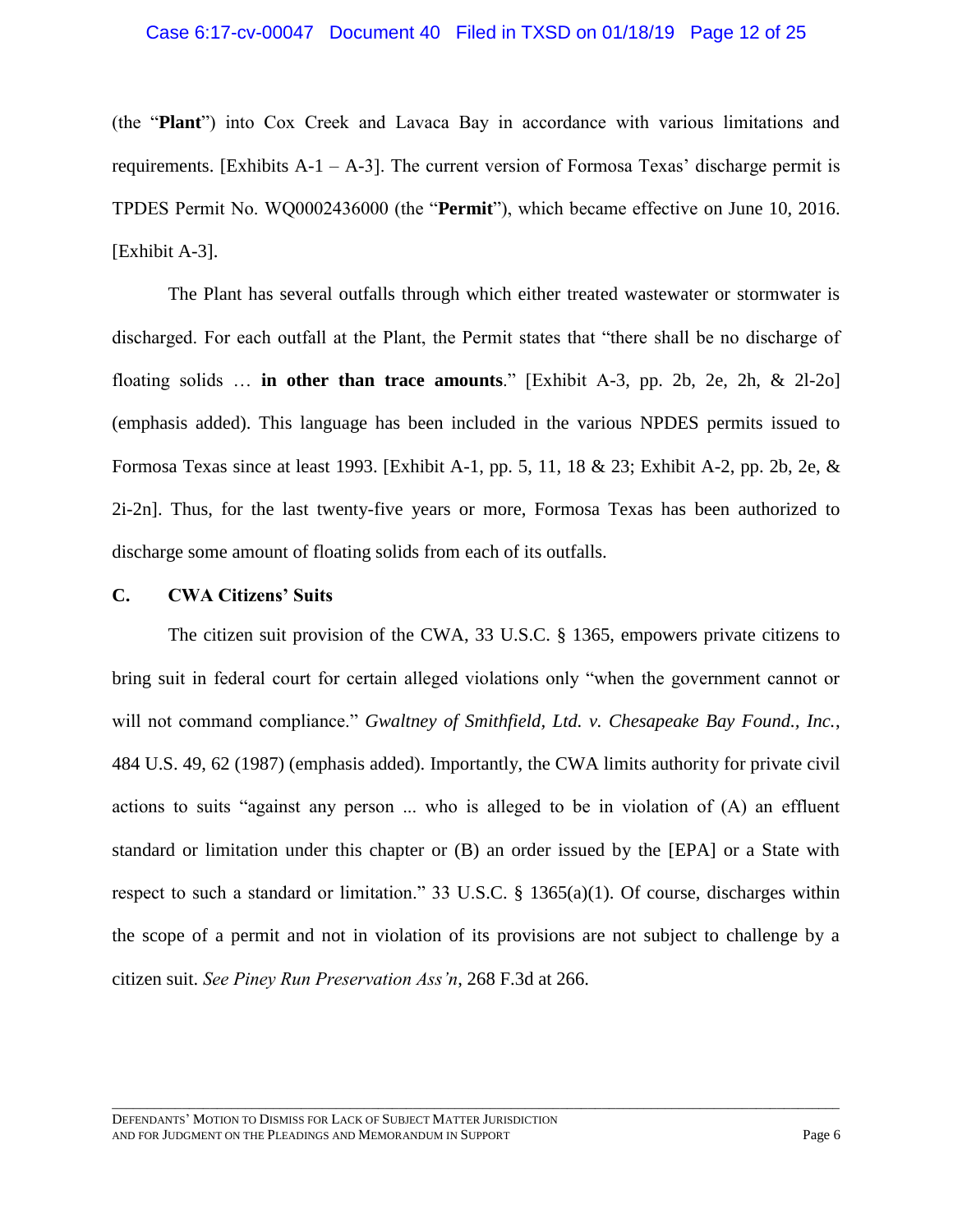### **V. THE PARALLEL PROCEEDINGS OF THE TCEQ ENFORCEMENT ACTION AND THIS LAWSUIT**

### **A. March 2016: TCEQ Inspection**

In March 2016, TCEQ investigators conducted a multi-day inspection of the Plant. Following the inspection, the investigators issued an Exit Interview, in which they alleged that Formosa Texas had "[f]ailed to prevent the discharge of floating solids (plastic pellets) in other than trace amounts." [Exhibit A-4]. The Exit Interview marked the first time that TCEQ had ever alleged that Formosa Texas had discharged more than a trace amount of floating solids in violation of its discharge permit.

### **B. May 2016: TCEQ Notice of Violation**

On May 13, 2016, TCEQ issued a Notice of Violation to Formosa Texas. [Exhibit A-5]. The notice stated that, during the March inspection, "plastic pellets were observed in Cox Creek, downstream of the Facility." *Id*., p. 3. Based upon these observations, TCEQ repeated its allegation that Formosa Texas had "[f]ailed to prevent the unauthorized discharge of floating solids or visible foam in other than trace amounts" in violation of its Permit. *Id*.

# **C. September 2016: TCEQ Follow-Up Inspection**

In September 2016, TCEQ investigators conducted another multi-day inspection of the Plant to determine the status of the outstanding alleged violation for discharge of floating solids in other than trace amounts. Following the inspection, the investigators issued another Exit Interview, in which they again alleged that Formosa Texas had "[f]ailed to prevent the discharge of floating solids (plastic pellets) in other than trace amounts." [Exhibit A-6].

# **D. April 2017: Plaintiffs' Notice of Intent to Sue**

On April 6, 2017, Plaintiffs sent a "Notice of Intent to File Citizen Suit for [Alleged] Violations of the Clean Water Act" to Formosa Texas. [Exhibit A-7]. In the notice, Plaintiffs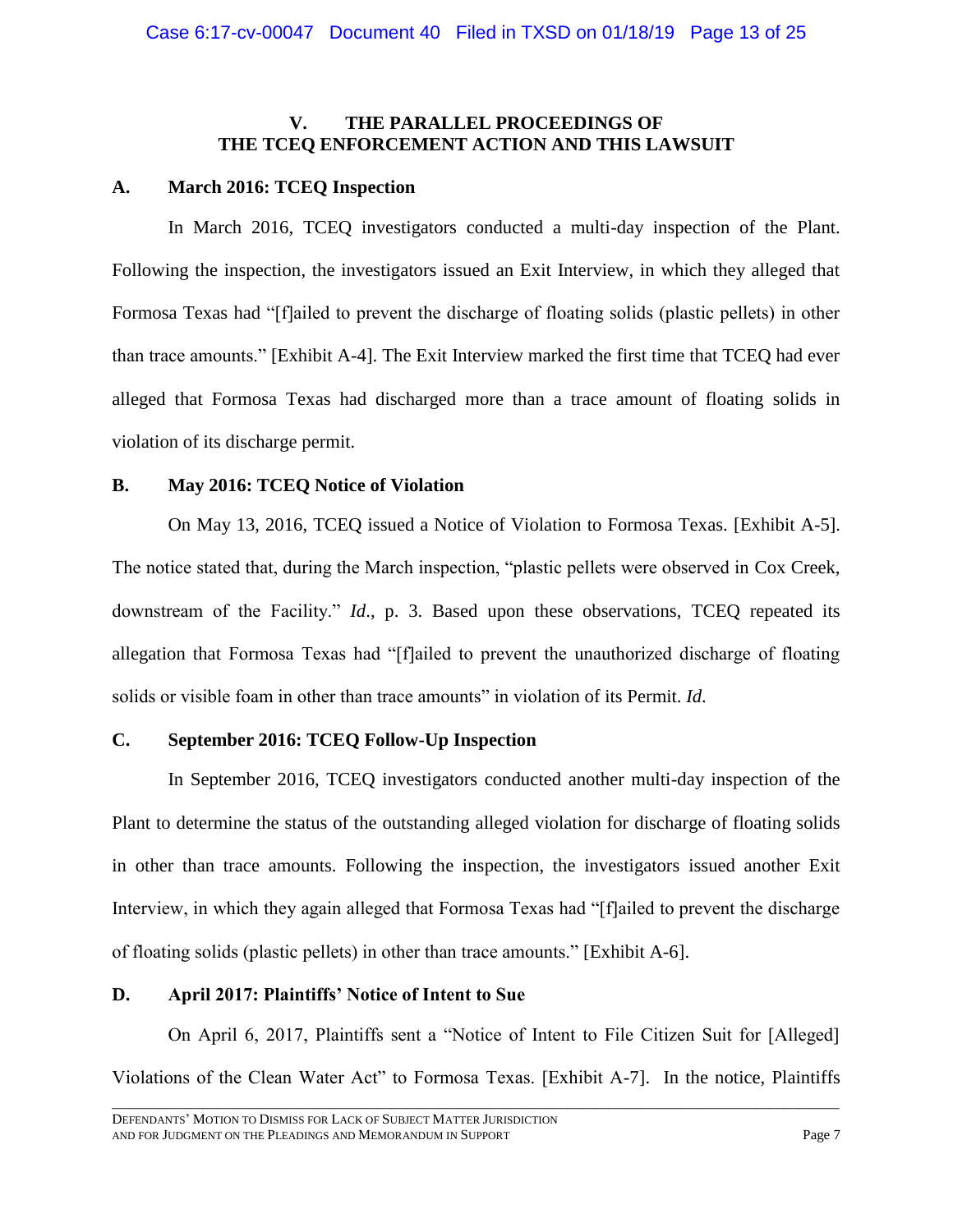#### Case 6:17-cv-00047 Document 40 Filed in TXSD on 01/18/19 Page 14 of 25

alleged that Formosa Texas had been illegally discharging floating solids, including plastic pellets, from its Plant.

### **E. May 2017: TCEQ Notice of Enforcement**

On May 1, 2017, TCEQ sent a Notice of Enforcement to Formosa Texas. [Exhibit A-8]. Based upon the March and September 2016 inspections, TCEQ again alleged that Formosa Texas had "[f]ailed to prevent the unauthorized discharge of floating solids or visible foam in other than trace amounts" in violation of the Permit. *Id*. TCEQ stated that a "formal enforcement action" had been initiated and encouraged Formosa "to immediately begin taking actions to address the outstanding alleged violation." *Id*.

## **F. July 2017: Formosa Texas' Corrective Action in Response to the TCEQ Enforcement Action and Plaintiffs' Lawsuit**

As TCEQ has since recognized, by July 31, 2017, Formosa Texas had undertaken an investigation to determine the potential sources of the floating plastics and had taken corrective action by, among other things, implementing a recovery system to minimize any future discharges of floating solids. [Exhibits A-9 and A-13, § I.3.b].

On that same day, July 31, 2017, Plaintiffs filed their Complaint in this lawsuit, alleging two claims for relief. By the first claim, Plaintiffs alleged that, since at least January 2016, Formosa had been violating its Permit by discharging "floating solids or visible foam in other than trace amounts…." Complaint, pp. 22-23. By the second claim, Plaintiffs asserted that Formosa "failed to report" those alleged permit violations to TCEQ. Complaint, pp. 23-24.

# **G. March 2018: Formosa Texas and the TCEQ Executive Director Reach Agreement on Agreed Order and Formosa Texas Pay Assessed Penalty**

On March 6, 2018, the TCEQ Executive Director and Formosa Texas agreed on the terms of a proposed Agreed Order in the pending enforcement action for the alleged discharge of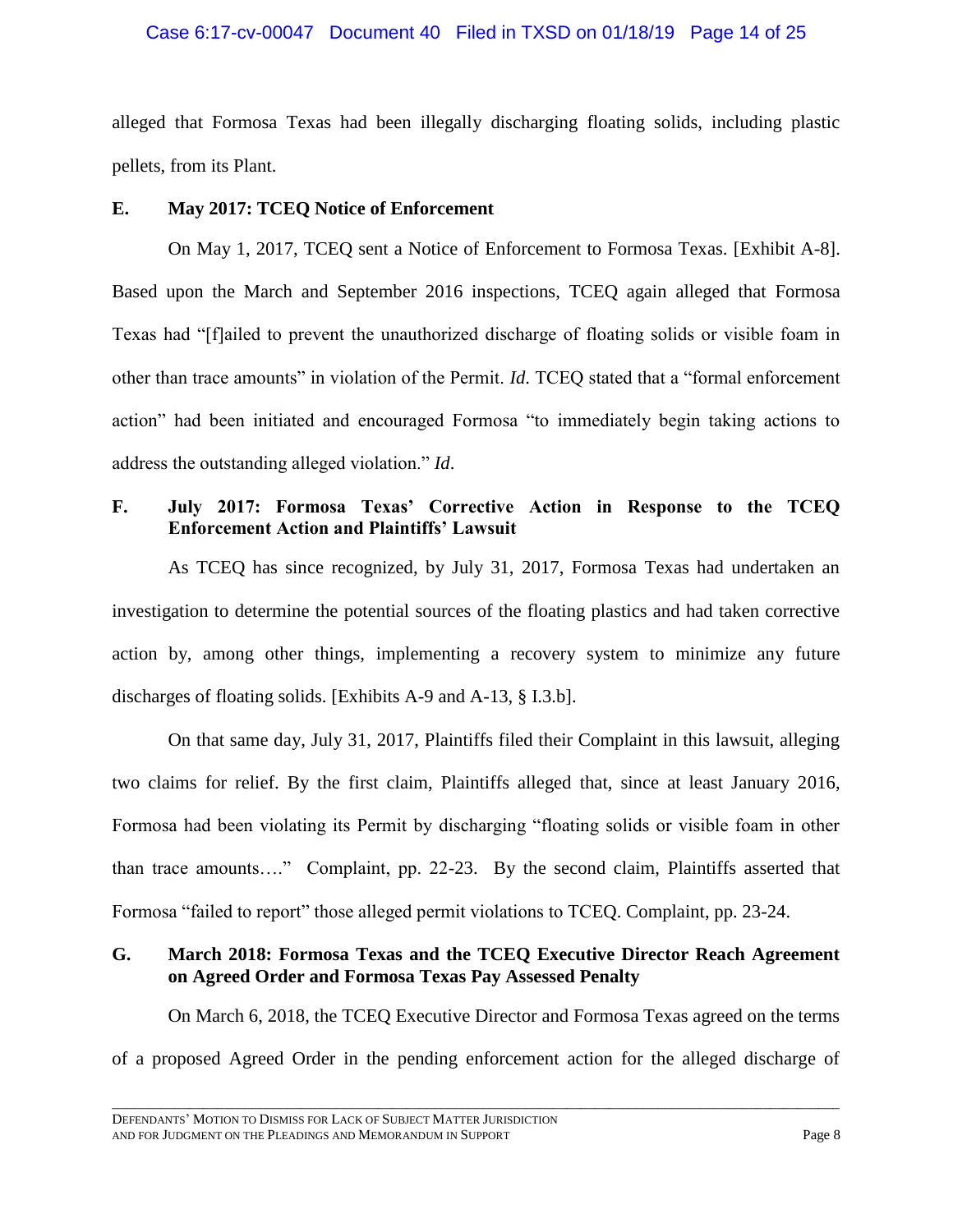#### Case 6:17-cv-00047 Document 40 Filed in TXSD on 01/18/19 Page 15 of 25

floating solids in more than trace amounts. [Exhibit A-9]. The Agreed Order contains Findings of Fact, Conclusions of Law and various Ordering Provisions. In the Findings of Fact, TCEQ recognizes the corrective actions that Formosa Texas has taken in response to the enforcement action:

The Executive Director recognizes that [Formosa Texas] ha[s] implemented the following corrective measures at the Facility:

- a. By June 29, 2017, collected and properly disposed of approximately 112,000 pounds of debris and plastic pellets from Lavaca Bay, and approximately 327,000 pounds of debris and plastic pellets from Cox Creek; and
- b. By July 31, 2017, determined the potential sources of the plastic pellets and implemented a pellet recovery system to minimize future discharges of solids, including plastic pellets from the Facility by installing a cone filter, floating booms, wedge and gate screens, and gabions.

[Exhibit A-9, p. 2].

In the Conclusions of Law of Fact, the Agreed Order provides, among other things, that Formosa Texas is "subject to the jurisdiction of the TCEQ, that Formosa Texas "failed to prevent the discharge of solids in other than trace amounts" in violation of its Permit, and that "TCEQ has the authority to assess an administrative penalty" against Formosa Texas for those violations.

*Id*.

By the Ordering Provision, TCEQ assesses a penalty against Formosa Texas in the amount of \$121,875.00, after applying the applicable penalty criteria. In addition, in the Ordering Provision, TCEQ orders Formosa Texas to undertake various "technical requirements," which are in addition to the technical corrective actions already undertaken and completed by Formosa Texas in response to the TCEQ enforcement action. The additional technical requirements include: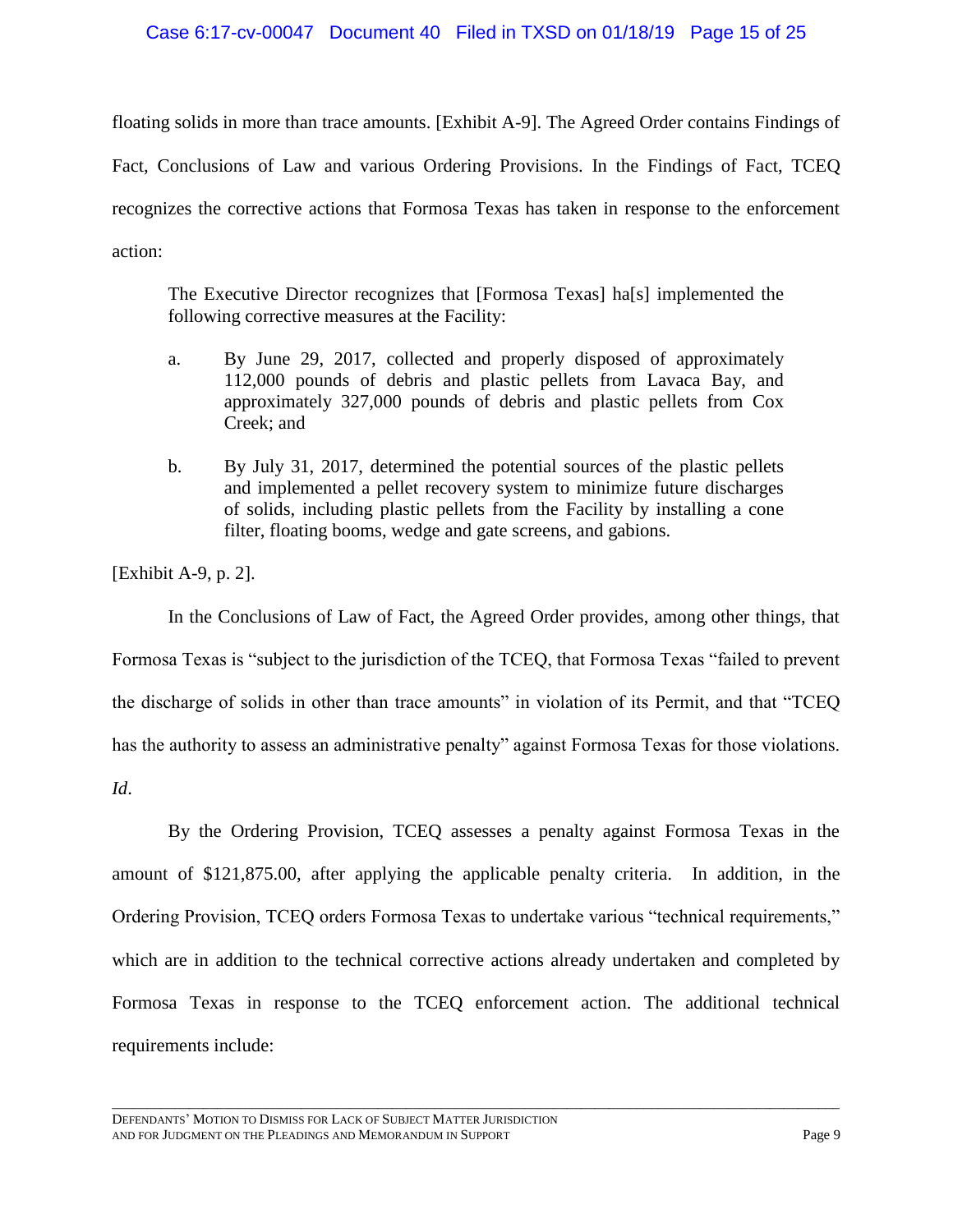Within 60 days after the effective date of this Order and on a semi-annual basis thereafter, conduct a comprehensive evaluation of the Facility, Cox Creek, and Lavaca Bay, and remove and properly dispose of any discharged solids, including plastic pellets found during the evaluation of Cox Creek or Lavaca Bay and any pellet loss found during the evaluation of the Facility.

*Id*., p. 3.

### **H. May 2018: TCEQ Gives Public Notice of Proposed Order and Solicits Comments**

On May 28, 2018, TCEQ gave public notice of the proposed Agreed Order and solicited public comments. [Exhibit A-10].

### **I. June 2018: Plaintiffs Submit Extensive Comments to TCEQ on the Proposed Order**

Plaintiffs actively participated in the TCEQ enforcement proceedings. On June 26, 2018, Plaintiffs submitting extensive comments to TCEQ regarding the proposed Agreed Order. [Exhibit A-11]. Specifically, Plaintiffs argued that the \$121,875.00 penalty assessed by TCEQ was too small [*Id*., p. 3 and pp. 7-14] and that Formosa Texas should be ordered to do more into to "bring the facility back into compliance with its permit." [*Id*., p. 4 & p. 15.]

### **J. November 2018: After Due Consideration, TCEQ Responds to Plaintiffs' Comments**

On November 27, 2018, TCEQ responded to Plaintiffs' comments regarding the proposed Agreed Order. [Exhibit A-12]. TCEQ considered and rejected Plaintiff's arguments related to both the size of the penalty and the alleged inadequacy of the remedy imposed by TCEQ.

# **K. January 2019: TCEQ Commissioners Approve the Proposed Agreed Order**

On January 16, 2019, the TCEQ Commissioners considered, approved and issued the Agreed Order at their agenda meeting. [Exhibit A-13].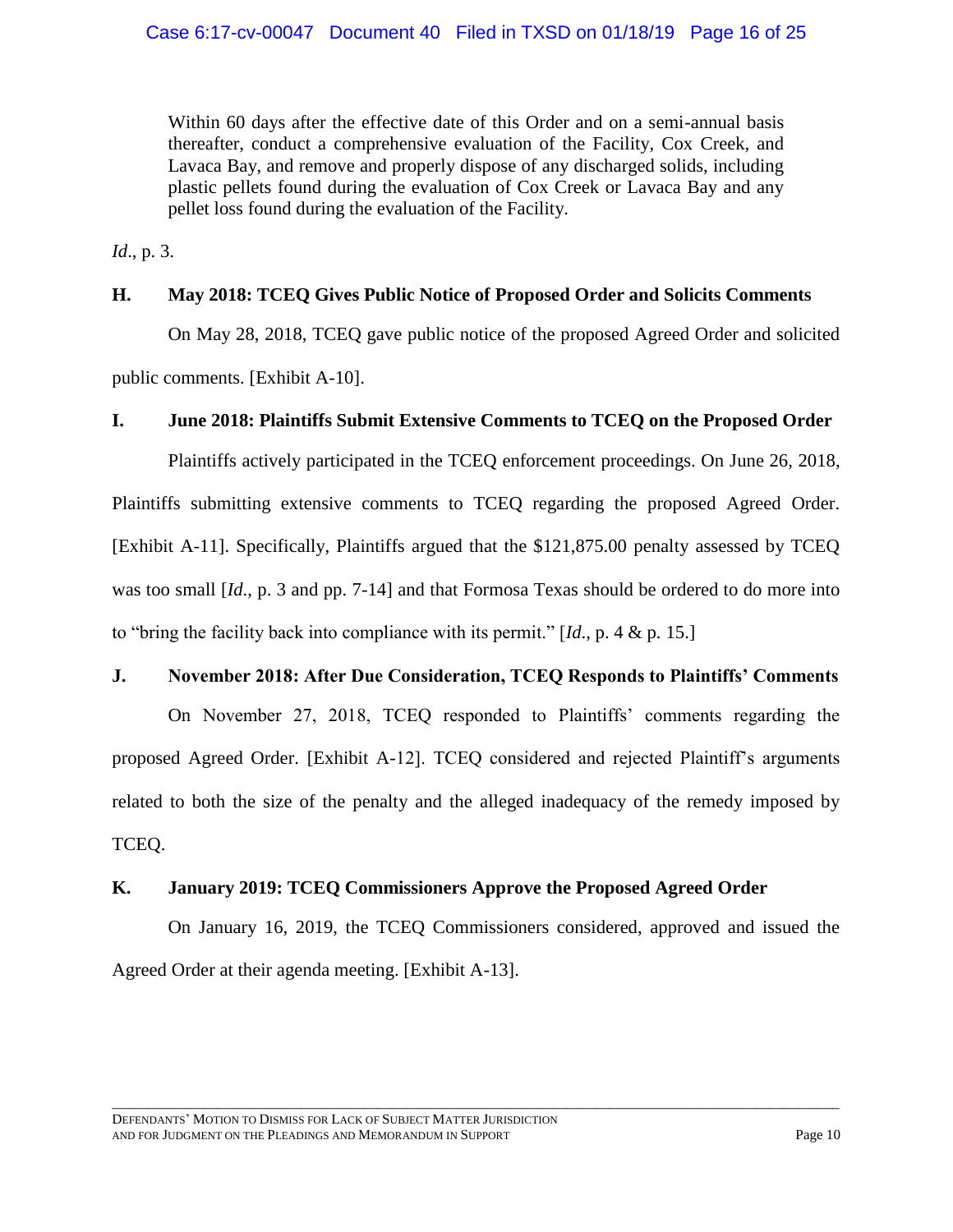### **VI. ARGUMENT AND AUTHORITIES**

# **A. Plaintiffs' Claims Have Become Moot and Should be Dismissed for Lack of Subject Matter Jurisdiction.**

By their first claim, Plaintiffs alleged that Formosa has violated its Permit by discharging "floating solids or visible foam in other than trace amounts…." Complaint, pp. 22-23. This alleged violation, however, is the very subject of the Agreed Order entered by TCEQ, the regulatory authority charged with ensuring Formosa Texas' compliance with its Permit. Plaintiffs' only other claim—that Formosa failed to report such alleged permit violations to TCEQ—is directly related to, and arises from, the first claim. As a result, due to the Agreed Order issued by TCEQ on January 16, 2008, both of Plaintiffs' claims are moot and should be dismissed for lack of jurisdiction.

<span id="page-16-3"></span><span id="page-16-1"></span>Mootness is part of the Article III standing inquiry applicable to all suits filed in federal court, including citizen suits brought under the CWA. *See Friends of the Earth, Inc. v. Laidlaw Envtl. Servs, Inc.*, 528 U.S. 167, 189-94 (2000). Article III of the U.S. Constitution provides courts with jurisdiction over actual cases or controversies. U.S. Const. art. III, § 2, cl. 1. "In general a case becomes moot when the issues presented are no longer 'live' or the parties lack a legally cognizable interest in the outcome." *Murphy v. Hunt*, 455 U.S. 478, 481 (1982) (internal quotations and citations omitted).

<span id="page-16-2"></span><span id="page-16-0"></span>\_\_\_\_\_\_\_\_\_\_\_\_\_\_\_\_\_\_\_\_\_\_\_\_\_\_\_\_\_\_\_\_\_\_\_\_\_\_\_\_\_\_\_\_\_\_\_\_\_\_\_\_\_\_\_\_\_\_\_\_\_\_\_\_\_\_\_\_\_\_\_\_\_\_\_\_\_\_\_\_\_\_\_\_\_\_\_\_\_\_\_\_\_\_\_\_\_\_\_\_\_\_\_\_ As the Fifth Circuit has explained, "[m]ootness is 'the doctrine of standing in a time frame. The requisite personal interest that must exist at the commencement of litigation (standing) must continue throughout its existence (mootness).' " *Environmental Conservation Org. v. City of Dallas, 529 F.3d 519, 524 (5<sup>th</sup> Cir. 2008), <i>cert. denied, 555 U.S. 945 (2008)* (citing *Center for Individual Freedom v. Carmouche*, 449 F.3d 655, 661 (5th Cir. 2006)). If a case has been rendered moot, a federal court lacks the requisite constitutional authority to resolve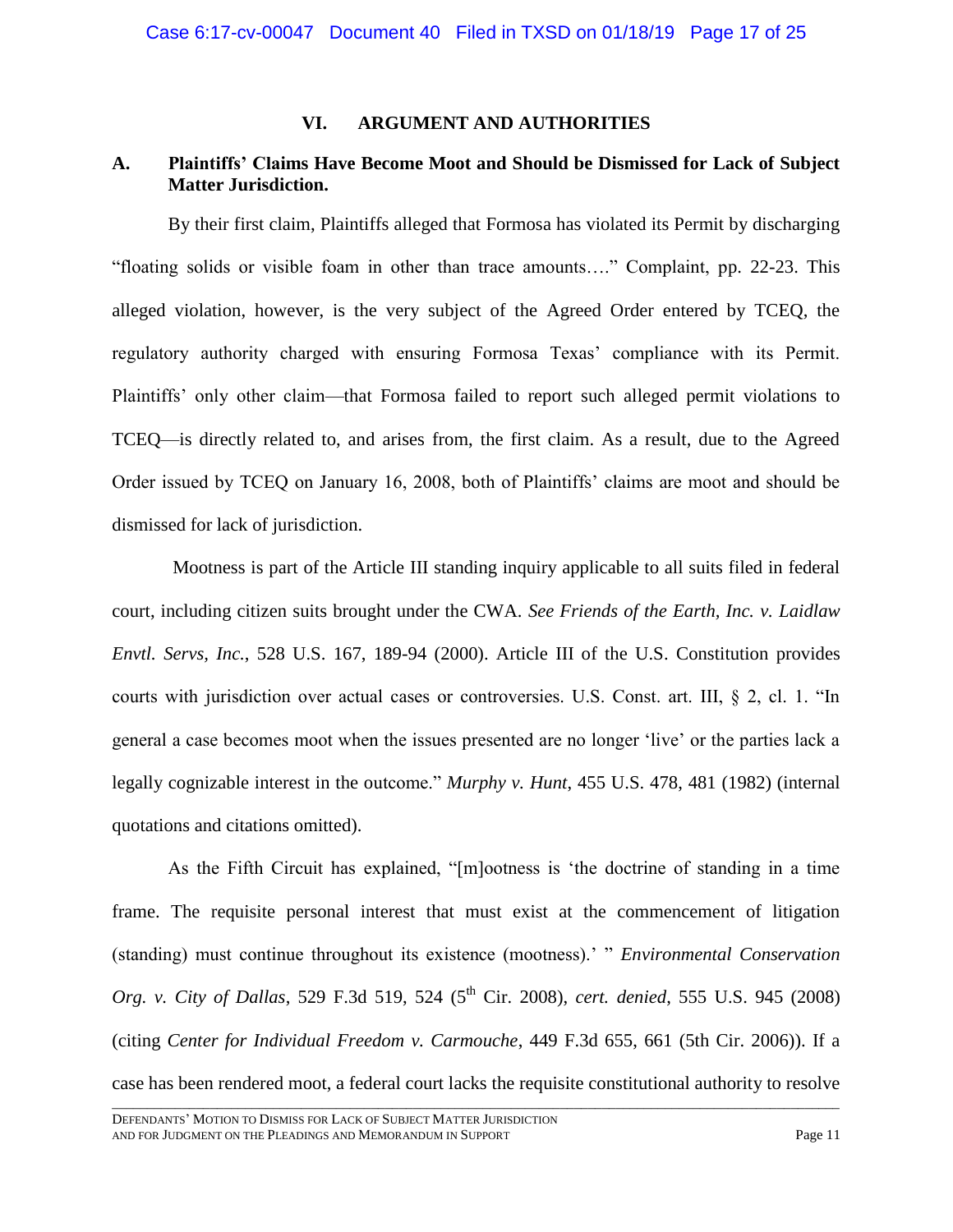#### <span id="page-17-1"></span>Case 6:17-cv-00047 Document 40 Filed in TXSD on 01/18/19 Page 18 of 25

issues raised by the parties. *In re Scruggs*, 392 F.3d 124, 128 (5th Cir. 2004). "If the court determines at any time that it lacks subject-matter jurisdiction, the court must dismiss the action." Fed. R. Civ. P. 12(h)(3); *see also Comfort Lake Ass'n Inc. v. Dresel Contracting, Inc.*, 138 F.3d 351, 354 (8th Cir. 1998).

## <span id="page-17-0"></span>**1. Under Fifth Circuit Precedent, Plaintiffs' Case Has Been Mooted by the Agreed Order in the TCEQ Enforcement Action.**

In *City of Dallas*, the Fifth Circuit held that the district court lacked subject matter jurisdiction to hear a CWA citizen suit because all violations alleged in the lawsuit were addressed in a consent decree entered into by the government regulator and the defendant after the citizen suit was filed. 529 F.3d at 529. Entry of the consent decree assessing monetary penalties and imposing binding obligations on the defendant constituted a change in circumstances that rendered the citizen suit action moot.

The facts in this case are the same, in all material respects, as the facts at issue in *City of Dallas*. In both cases:

- A non-government plaintiff gave notice of intent and filed a CWA citizen suit alleging violations of the defendant's discharge permit;
- After the plaintiff filed suit, the appropriate regulatory authority initiated an enforcement action against the defendant for the same violations alleged by the plaintiff in the citizen suit;
- In initiating the enforcement action, the regulatory authority alleged violations of the defendant's discharge permit and instructed the defendants to correct the violations;
- The regulatory authority and the defendant settled the enforcement action by agreeing to the terms of an order under which the defendant was required to pay monetary penalties and to comply with certain technical requirements pursuant to a schedule.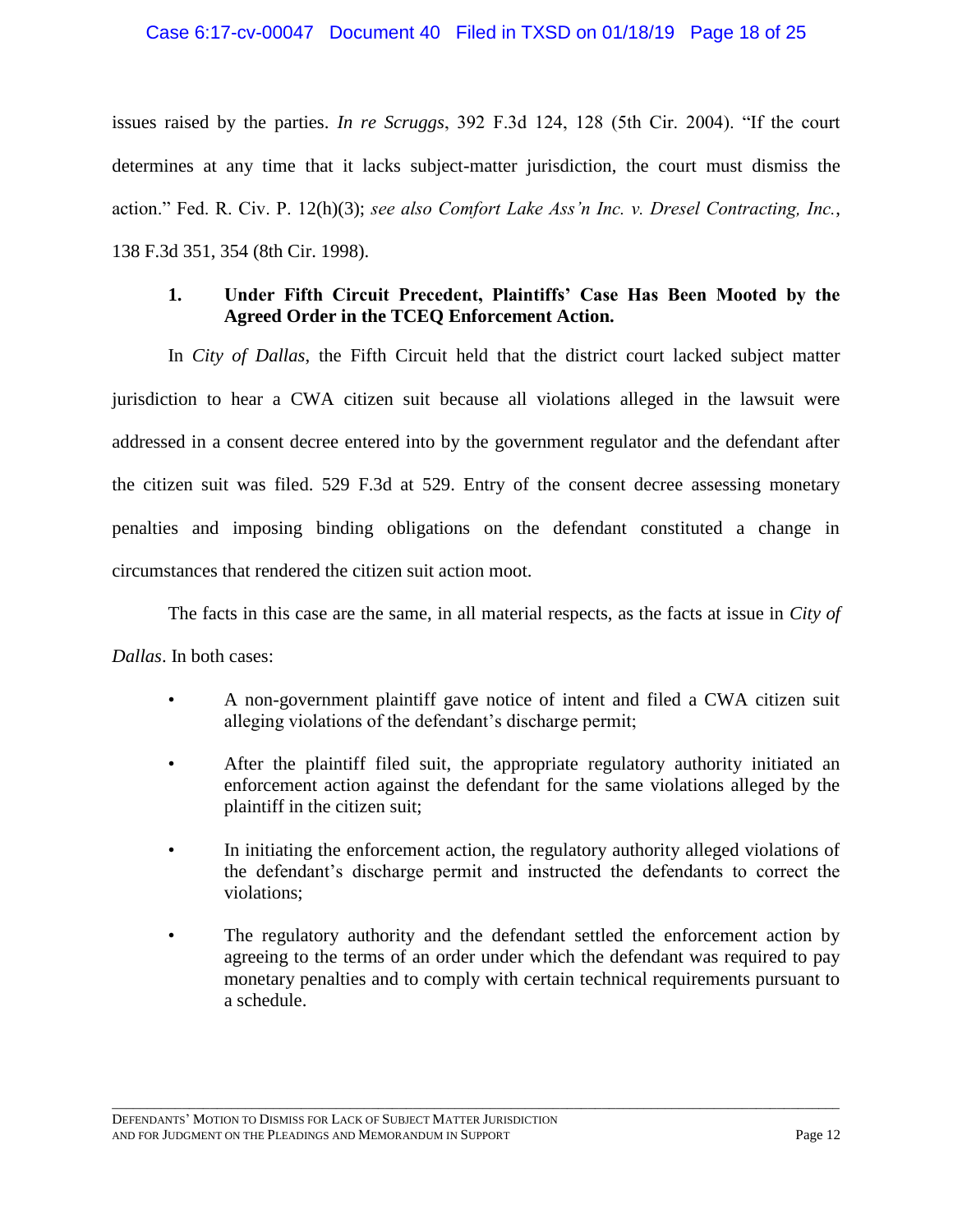#### Case 6:17-cv-00047 Document 40 Filed in TXSD on 01/18/19 Page 19 of 25

In this case, unlike in the *City of Dallas*, Formosa Texas undertook substantial corrective measures in response to the TCEQ enforcement action **before** the Agreed Order was drafted, agreed upon and issued by TCEQ, rather than afterwards. Nevertheless, the corrective actions undertaken by Formosa were not voluntary, but rather were done in response to the enforcement action and TCEQ's demands therein. Specifically, as the Agreed Order recognized, in response to the enforcement action, Formosa Texas undertook extensive clean-up operations in Cox Creek and Lavaca Bay, "determined the potential sources of the plastic pellets[,] and implemented a pellet recovery system to minimize future discharges of solids, including plastic pellets from the Facility…." [Exhibit A-13, § I.3.b]. The Agreed Order imposes **additional** technical requirements on Formosa Texas, including further evaluations and clean-up operations, and it requires Formosa Texas to pay a penalty of \$121,875.00.

### **2. An Agreed Order in an Administrative Enforcement Action Is Sufficient to Moot a Citizen Suit.**

<span id="page-18-0"></span>Although a federal district court approved the consent order in *City of Dallas*, judicial involvement in the administrative enforcement action is not necessary to moot Plaintiffs' claims. *Atlantic States Legal Found., Inc. v. Eastman Kodak Co.*, 933 F.2d 124, 127 (2d Cir. 1991) ("If the state [administrative] enforcement proceeding has caused the violations alleged in the citizen suit to cease without any likelihood of recurrence[,] ... the citizen action must be dismissed."); *see also Comfort Lake*, 138 F.3d at 357.

In *Comfort Lake*, for example, the state regulatory agency responsible for enforcement of the CWA in Minnesota issued a NPDES permit to the defendants relating to construction activities. After receiving several complaints, the state regulator investigated and eventually issued a notice of violation to defendants. *Id*. at 353. In the meantime, the plaintiffs in that case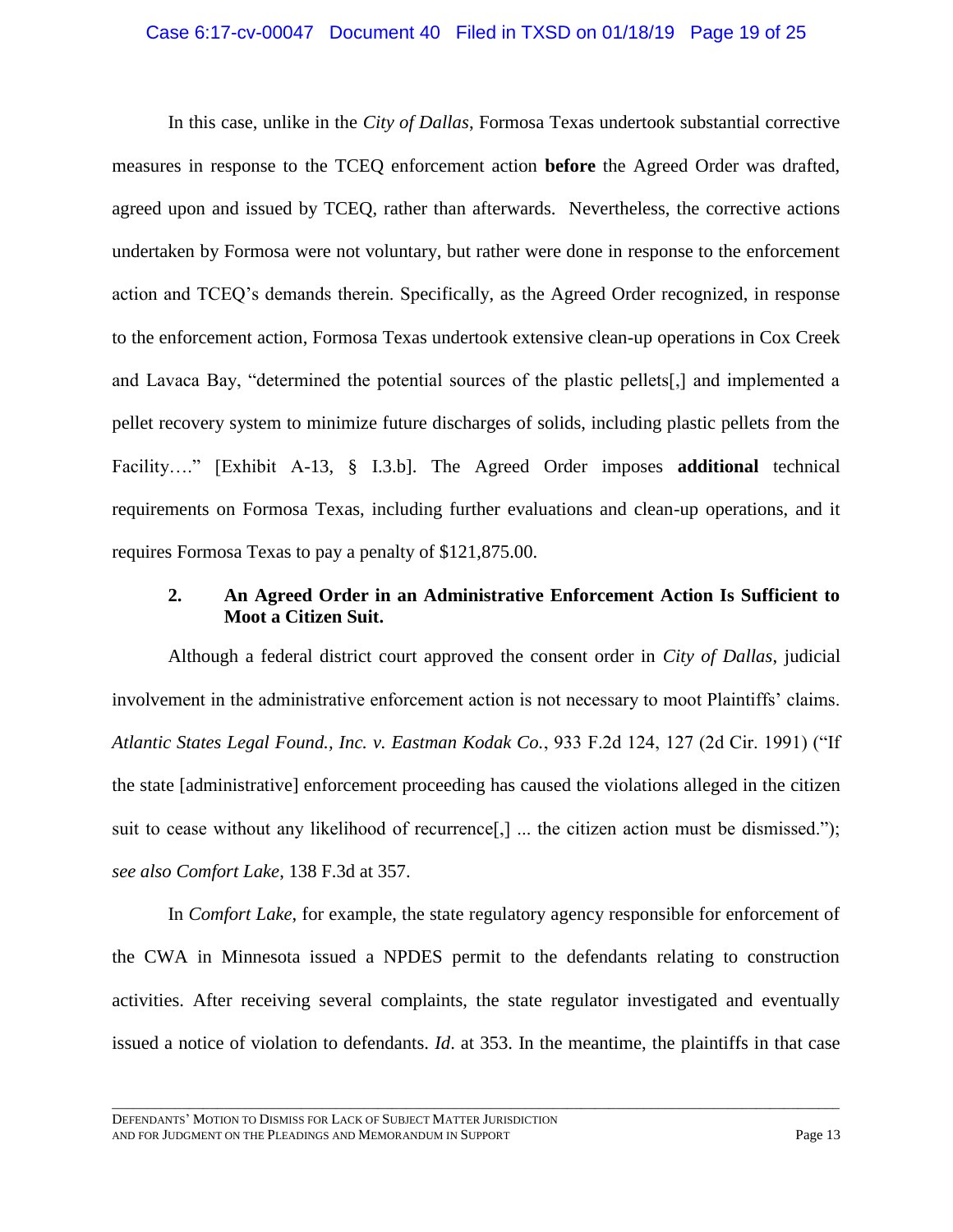### Case 6:17-cv-00047 Document 40 Filed in TXSD on 01/18/19 Page 20 of 25

sent a notice of intent to file a CWA citizen suit. *Id*. at 353-54. Before the litigation was concluded, however, defendants terminated their NPDES permit and entered into a stipulation agreement with the state regulator that assessed civil penalties and addressed all alleged permit violations known to the state regulator at the time of the agreement. *Id*. at 354. As a result, the district court dismissed plaintiffs' claims as moot. *Id*. The Eighth Circuit affirmed, holding that the state regulator's stipulated agreement and other actions at the site effectively mooted plaintiff's claims for injunctive relief and precluded plaintiff's claims for civil penalties. *Id*. at 357.

## **3. The TCEQ Agreed Order Covers All of Plaintiff's Claims, and Plaintiffs May Not Collaterally Challenge the Order in this Citizen Suit.**

All of the allegations in Plaintiffs' Complaint are addressed by the actions undertaken by Formosa in response to the TCEQ enforcement action combined with Formosa's legal obligation to comply with TCEQ Agreed Order, including paying the monetary penalty contained therein and complying with the additional technical requirements set forth therein. As private attorneys general, Plaintiffs are bound by the terms of the Agreed Order. In *Atlantic States Legal Foundation*, the state regulator commenced an enforcement action after the plaintiff filed a CWA citizen suit. The state regulator and defendant resolved the enforcement action by entering into a voluntary settlement. The court dismissed the plaintiff's CWA citizen suit claims for mootness on grounds that when a settlement agreement with the regulator covers the same violations alleged by a citizen plaintiff (and extracts penalties), mootness applies. 933 F.2d at 127. The court held that a citizen suit "cannot proceed solely for the purpose of challenging the terms of a settlement reached by state officials so long as the settlement reasonably assures that the violations alleged in the citizen suit have ceased and will not recur." *Id*. at 125.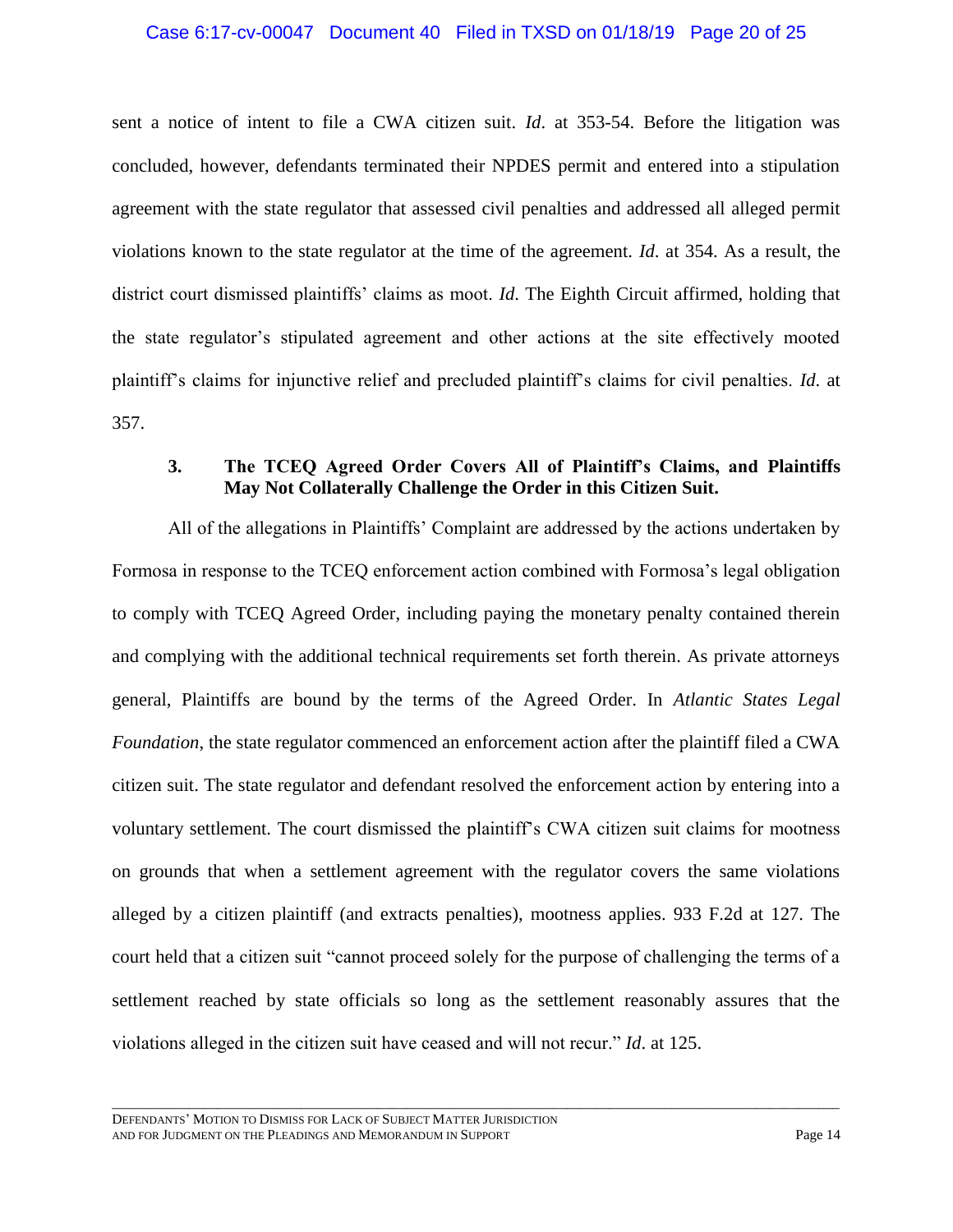#### Case 6:17-cv-00047 Document 40 Filed in TXSD on 01/18/19 Page 21 of 25

Plaintiffs' claims in this case involve alleged discharges of floating solids into Cox Creek and Lavaca Bay, which are addressed by the corrective actions taken by Formosa in response to TCEQ's demands in the enforcement action and by the terms of the Agreed Order. During the public comment period for the settlement agreement, Plaintiffs submitted extensive comments on the Agreed Order. Among these comments was the assertion that the penalty imposed was too small and that the actions taken and ordered did not provide a sufficient remedy to prevent future unauthorized discharges. [Exhibit A-11]. TCEQ considered and rejected those concerns. [Exhibit A-12].

As the state agency responsible for the administration of the CWA, TCEQ's final enforcement action reflected in the Agreed Order "is entitled to considerable deference" with respect to the selection of an appropriate remedy. *Comfort Lake*, 138 F.3d at 357. Plaintiffs cannot collaterally attack the Agreed Order because they are dissatisfied with its final terms. As the Second Circuit noted in *Atlantic States Legal Foundation*, "[t]he Supreme Court has held that a citizen suit under the [CWA] may neither be addressed wholly to past violations nor seek to recover fines and penalties that the government has elected to forego." 933 F.2d at 127 (emphasis added) (citing *Gwaltney*, 484 U.S. at 60-61). If Plaintiffs are now allowed to seek penalties that TCEQ chose to forego, TCEQ's "discretion to enforce the [CWA] in the public interest would be curtailed considerably." *Gwaltney*, 484 U.S. at 61.

Failing to dismiss Plaintiffs' claims would be inconsistent with TCEQ's considered judgment that the actions taken by Formosa in response to the enforcement action combined with the penalty and actions required by the Agreed Order were sufficient to address the Permit violations on which Plaintiffs' claims are bases. Citizens' suits are supposed to "supplement rather than … supplant governmental action." *City of Dallas*, 529 F.3d at 529. As such, Plaintiffs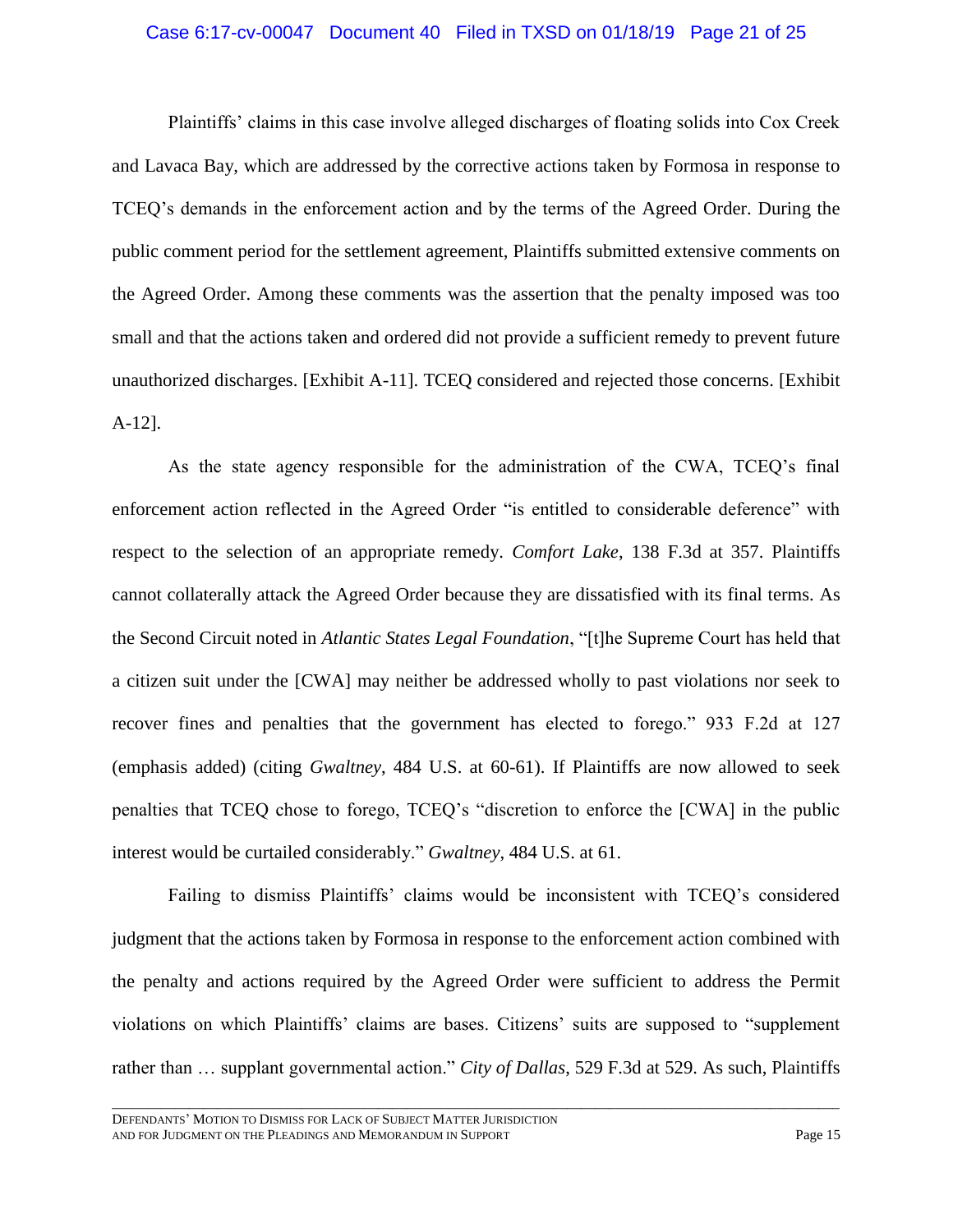#### Case 6:17-cv-00047 Document 40 Filed in TXSD on 01/18/19 Page 22 of 25

cannot pursue claims for the purpose of having this Court second guess TCEQ's decisions regarding the amount of the penalty and the type of technical corrective requirements to be imposed, particularly where TCEQ has expressly considered and deliberately rejected Plaintiffs' arguments on these points. TCEQ has acted, and Plaintiffs cannot usurp the agency's authority by continuing this suit, which the Agreed Order has mooted.

The TCEQ enforcement action and the Agreed Order encompasses and addresses the violations alleged by Plaintiffs and reasonably ensures future compliance by Formosa. As private attorneys general, Plaintiffs' interests in this litigation have been resolved by TCEQ enforcement action. Because Plaintiffs' interests are satisfied, there is no longer a live controversy, and their request for civil penalties and injunctive relief is moot. Both of their claims should be dismissed.

### **4. It Is Plaintiffs' Burden to Overcome a Presumption of Mootness.**

The applicable mootness standard is the "realistic prospect test" under which the burden is on the party denying mootness to prove a realistic prospect that the alleged violations will continue despite the consent order. *City of Dallas*, 529 F.3d at 528; *Comfort Lake*, 138 F.3d at 355; *Atlantic States Legal Found., Inc.*, 933 F.2d at 127-28. In *City of Dallas*, the Fifth Circuit held that the realistic prospect test applies to cases in which compliance has been compelled by enforcement action taken after a citizen suit was filed. 529 F.3d at 527-29; *see also Comfort Lake*, 138 F.3d at 355 (applying the realistic prospect test where a stipulation agreement compelled compliance).<sup>2</sup> As the Fifth Circuit explained, the realistic prospect test "respects" Congress's intent that citizen suits 'supplement rather than . . . supplant government action.' " *City of Dallas*, 529 F.3d at 528 (quoting *Gwaltney*, 484 U.S. at 60).

\_\_\_\_\_\_\_\_\_\_\_\_\_\_\_\_\_\_\_\_\_\_\_\_\_\_\_\_\_\_\_\_\_\_\_\_\_\_\_\_\_\_\_\_\_\_\_\_\_\_\_\_\_\_\_\_\_\_\_\_\_\_\_\_\_\_\_\_\_\_\_\_\_\_\_\_\_\_\_\_\_\_\_\_\_\_\_\_\_\_\_\_\_\_\_\_\_\_\_\_\_\_\_\_

 $\overline{a}$ 

<span id="page-21-0"></span><sup>2</sup> *See Louisiana Envtl. Action Network v. City of Baton Rouge*, 677 F.3d 737 (5th Cir. 2012) (holding that a CWA citizen suit was not moot because the consent decree was entered into eight years before plaintiffs filed suit).

DEFENDANTS' MOTION TO DISMISS FOR LACK OF SUBJECT MATTER JURISDICTION AND FOR JUDGMENT ON THE PLEADINGS AND MEMORANDUM IN SUPPORT PAGE 2004 Page 16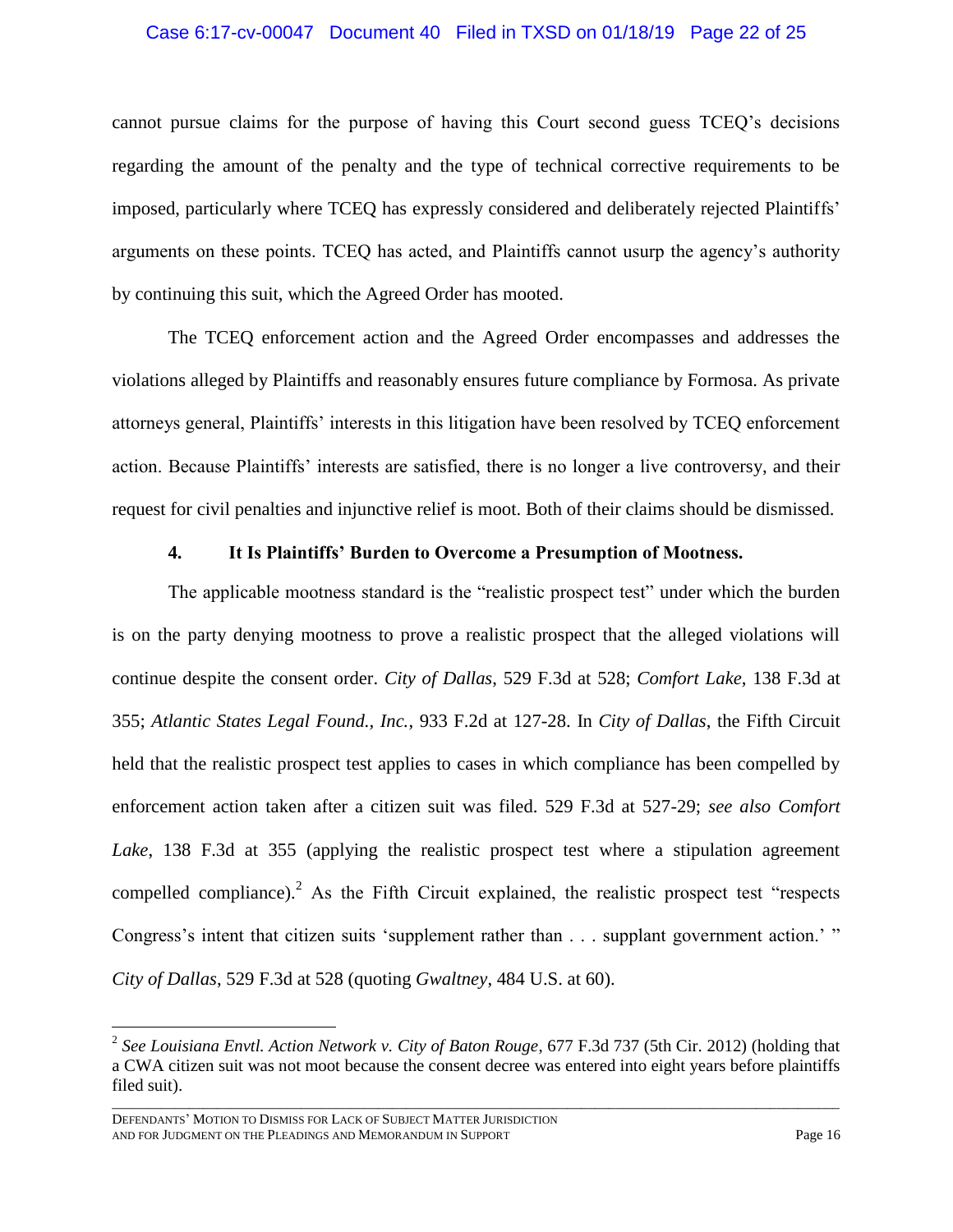#### Case 6:17-cv-00047 Document 40 Filed in TXSD on 01/18/19 Page 23 of 25

Here, because Formosa's compliance was compelled by the TCEQ enforcement action and the Agreed Order, the burden is on Plaintiffs to prove that their claims are not moot. As the Eighth Circuit observed in *Comfort Lake*, in situations where a company enters into a settlement agreement under threat of an enforcement action by a state regulator, there is "nothing voluntary about [a defendant's] compliance activities...." *Comfort Lake*, 138 F.3d at 355. Because Formosa has been compelled by a state enforcement action to take corrective action and is subject to an Agreed Order in that enforcement action compelling it to pay a penalty and take further corrective action, Plaintiffs have the burden to prove a realistic prospect that alleged violations will continue despite the actions taken and the obligations imposed on Formosa. Since Plaintiffs cannot meet this burden, their claims must be dismissed as moot.

## **B. Because Plaintiffs' Failure-to-Report Claim Does Not Allege the Discharge of a Pollutant, Judgment Should Be Granted to Formosa on that Claim for Failure to State a Claim Upon Which Relief May Be Granted.**

<span id="page-22-1"></span><span id="page-22-0"></span>Even if the Court were to conclude that Plaintiffs' second claim (for failure to report alleged permit violations) were not moot, the Court should grant judgment to Formosa on that claim because it does not properly allege the "violation of [] an effluent standard or limitation under [the CWA] or [] an order issued by the [EPA] Administrator or a State with respect to such a standard or limitation," as is required for a citizens suit. 33 U.S.C. § 1365(a). An "Effluent limitation" is defined as "any restriction ... on quantities, rates, and concentrations of chemical, physical, biological, and other constituents which are discharged from point sources into navigable waters, the waters of the contiguous zone, or the ocean, including schedules of compliance." 33 U.S.C.  $\&$  1362(11) (emphasis added). By the second claim, Plaintiffs allege only that Formosa failed to report alleged violations of its Permit to TCEQ. Even if taken as true, this allegation does not constitute a "discharge of a pollutant" from a "point source" capable of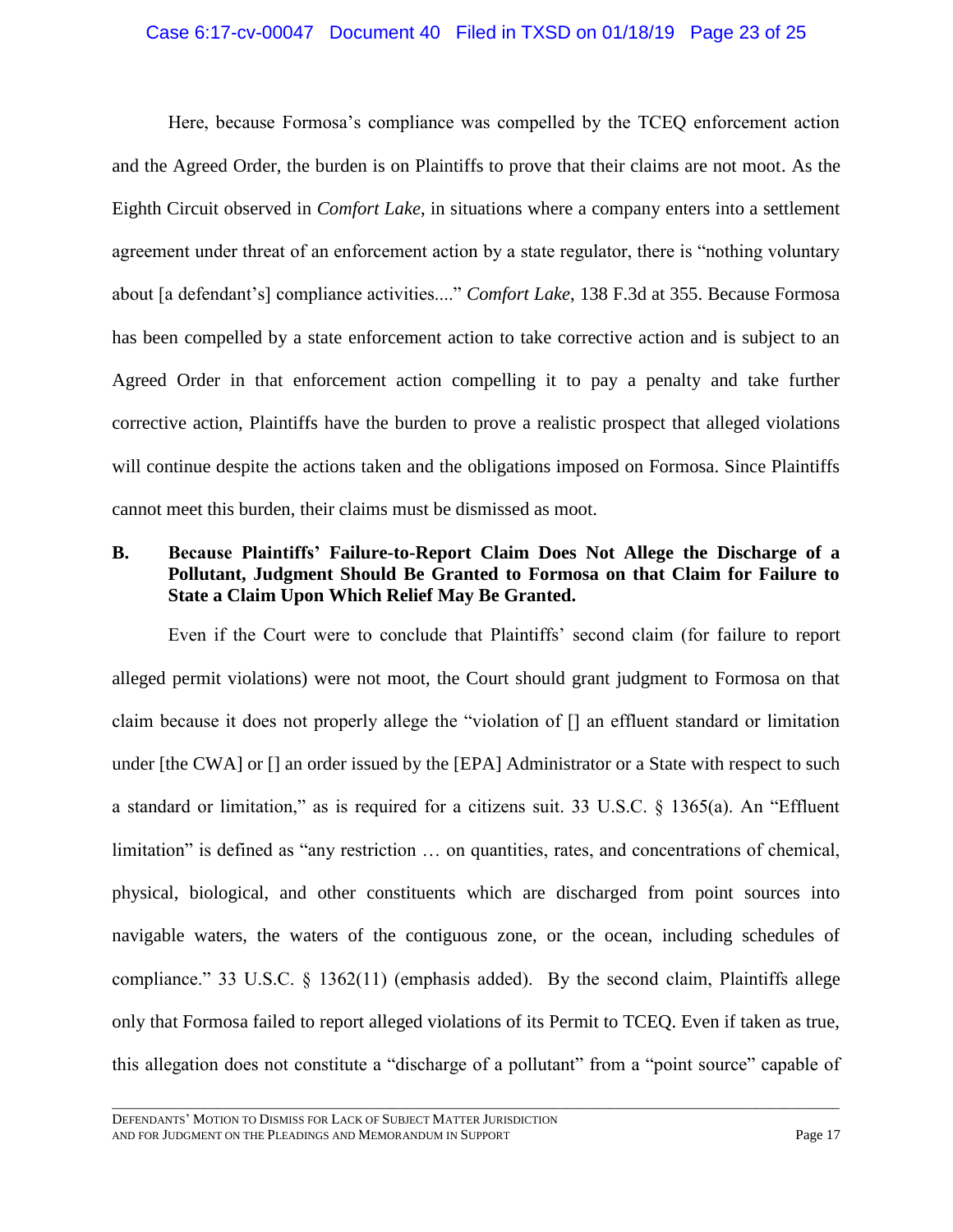### Case 6:17-cv-00047 Document 40 Filed in TXSD on 01/18/19 Page 24 of 25

giving rise to a citizen suit under the CWA. As such, Plaintiffs' second claim fails to state a claim for which relief can be granted and should be dismissed.

#### **CONCLUSION**

For the reasons above, the Court should grant Formosa's Motion and dismiss both of Plaintiffs' claims as moot under Federal Rule of Civil Procedure 12(b)(1). To the extent the Court does not dismiss Plaintiff's second claim as moot, the Court should grant judgment to Formosa on such claim under Federal Rule of Civil Procedure 12(c) because it fails to state a claim upon which relief can be granted.